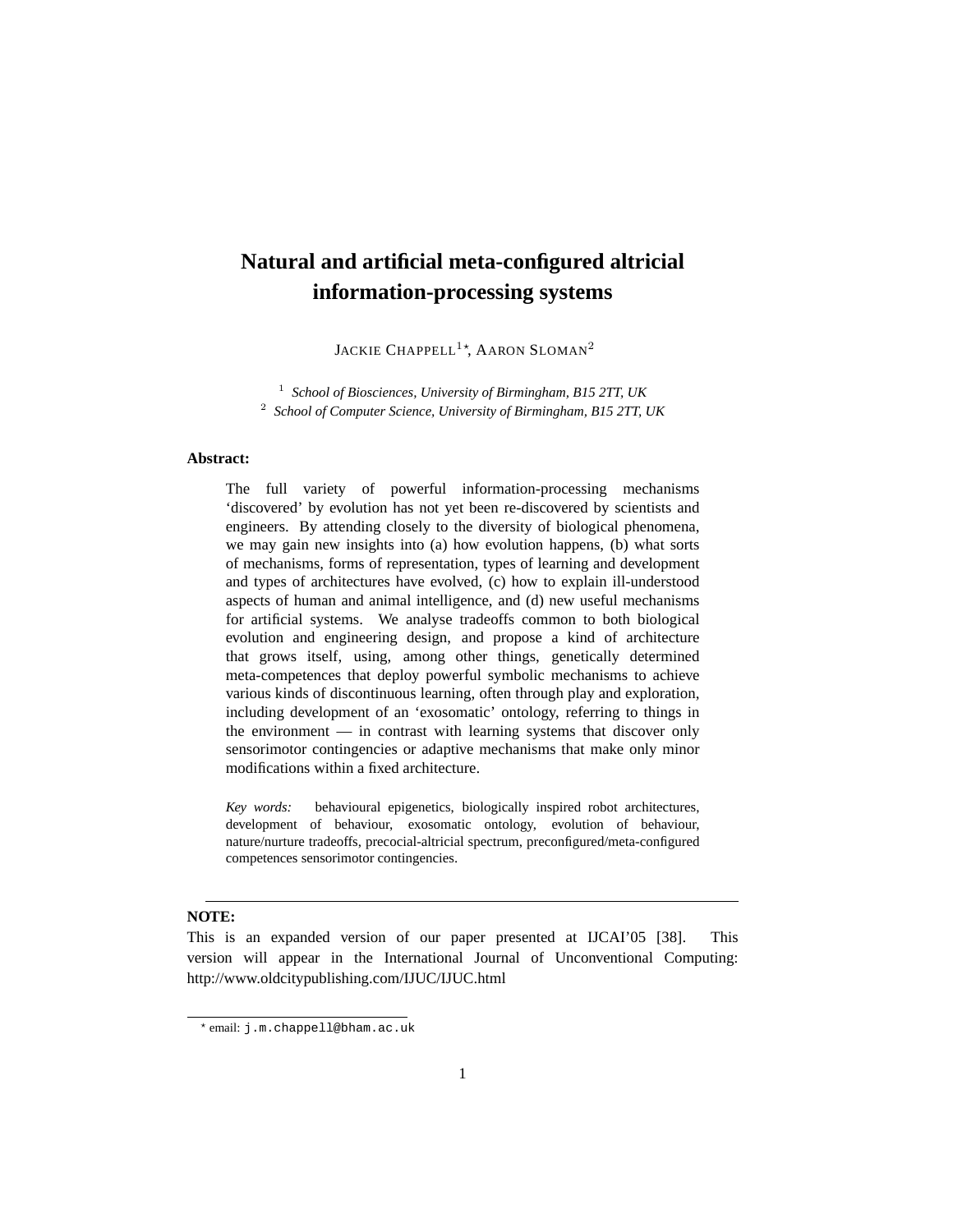# **CONTENTS**

| 1 | The diversity of biological information                                                          |  |  |  |    |
|---|--------------------------------------------------------------------------------------------------|--|--|--|----|
|   | processing                                                                                       |  |  |  | 3  |
|   | 1.1                                                                                              |  |  |  | 3  |
|   | Biological examples: precocial and altricial species<br>1.2                                      |  |  |  | 5  |
|   | The remainder of this paper $\dots \dots \dots \dots \dots \dots \dots \dots \dots \dots$<br>1.3 |  |  |  | 6  |
| 2 | The problem of identifying what needs to be                                                      |  |  |  |    |
|   | explained                                                                                        |  |  |  | 7  |
| 3 | Diversity in evolution of animal competences                                                     |  |  |  | 8  |
|   | 3.1                                                                                              |  |  |  | 11 |
|   | Explaining meta-configured (altricial) competences<br>3.2                                        |  |  |  | 12 |
|   | 3.3                                                                                              |  |  |  | 13 |
|   | 3.4                                                                                              |  |  |  | 14 |
|   | 3.5                                                                                              |  |  |  | 15 |
| 4 | <b>Biological/evolutionary tradeoffs</b>                                                         |  |  |  | 16 |
|   | 4.1                                                                                              |  |  |  | 17 |
| 5 | Altricial, self-bootstrapping architectures                                                      |  |  |  | 17 |
| 6 | Ontologies for use in altricial architectures                                                    |  |  |  | 19 |
|   | 6.1                                                                                              |  |  |  | 22 |
| 7 | Evidence for meta-configured competences and architectures                                       |  |  |  | 23 |
| 8 | Summary so far                                                                                   |  |  |  | 24 |
| 9 | Conclusion                                                                                       |  |  |  | 25 |
|   | 10 Acknowledgements                                                                              |  |  |  | 26 |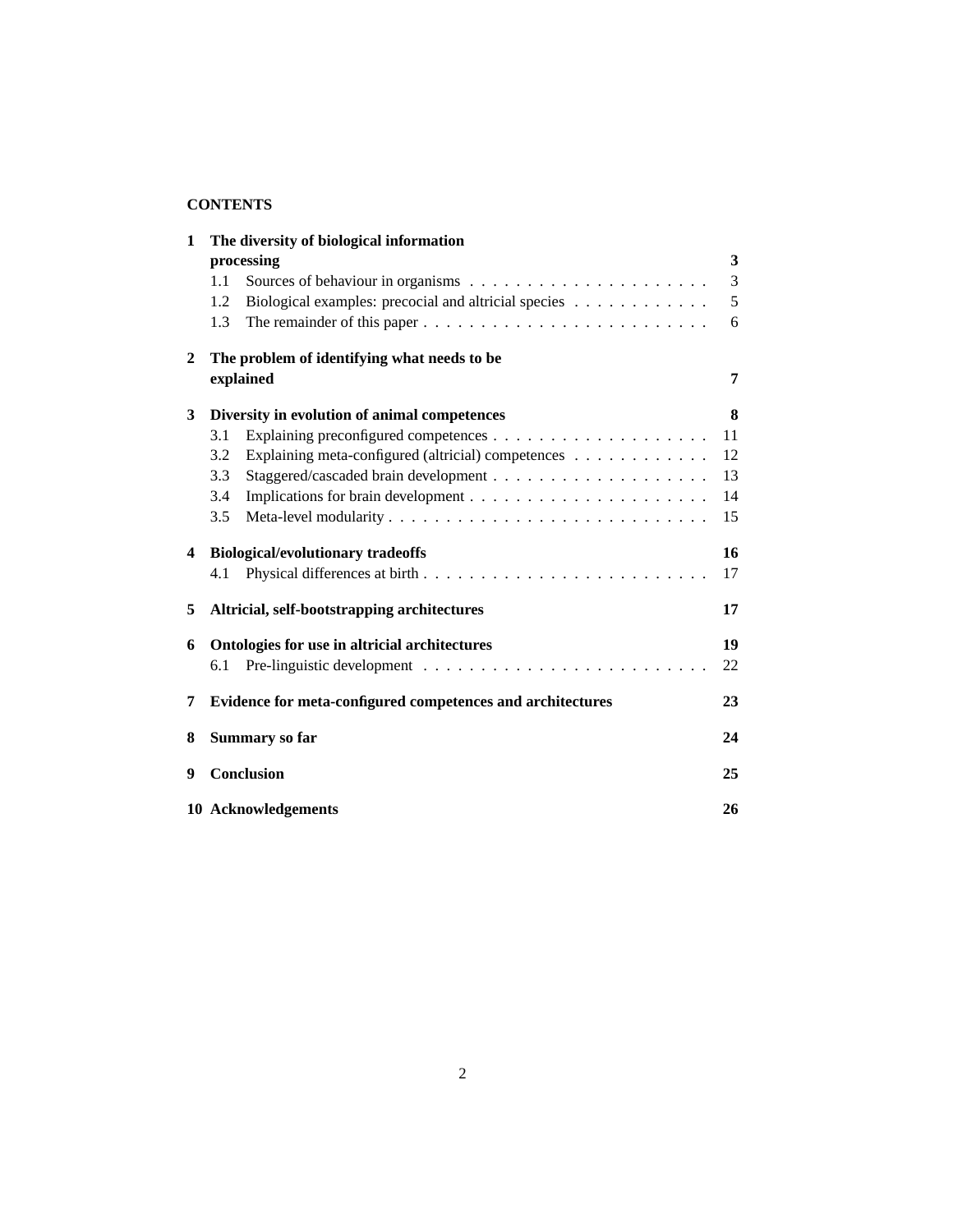## **1 THE DIVERSITY OF BIOLOGICAL INFORMATION PROCESSING**

It is widely acknowledged that we have much to learn by emulating biological information processing systems and this has inspired theories and models in Artificial Intelligence and Cognitive science. Most biologically inspired research on 'unconventional' computation is concerned with the kinds of low level *general purpose* computational machinery found in biology, including chemical computations, neural computations, and evolutionary computation, along with use of stigmergy, flocking and swarming mechanisms to coordinate behaviours of 'dumb' individuals. There is an excellent overview by Susan Stepney in [45]. We are attempting to identify important forms of biologically-inspired computation not included there. Our main aim, expanding on [38], is to draw attention to important forms of development and learning that occur either during evolution or in individual development, which appear not to have been taken into account by scientists and engineers interested in biologically inspired forms of computation, though several of the relevant biological facts were noted and discussed long ago by Cushing [8], Dennett [12], and others.

Understanding the origins of the naturally-occurring variety of forms of information processing, and the tradeoffs between the alternatives, may be important for various kinds of engineering applications, including robot designs. Moreover, it may turn out that further analysis of the detailed features of these designs will point to requirements for neural, chemical and evolutionary computations that cannot be met by existing models, thereby drawing attention to previously unnoticed biological mechanisms. At this stage that is merely a possibility, for which we have no strong evidence apart from the fact that artificial systems based on current biologically inspired mechanisms do not come close to matching the competences of many familiar animals, including not only humans, but many mammals, birds, and even insects. Examples are given below. However there are important differences between the types of competences of different sorts of animals, related to differences in the ways those competences arise. We shall show how to explain some of that diversity in terms of different interactions between evolution and development, which we now describe briefly.

#### **1.1 Sources of behaviour in organisms**

Some behaviours are genetic in origin and some are learnt. As proposed in [38], we expand that simple dichotomy, by identifying different sorts of relations between evolution and learning. On that basis we can identify some important tradeoffs in biological evolution, which are also likely to be relevant to artificial systems.

Figure 1 presents diagrammatically four main ways in which the genome can produce behaviour in an organism. In the first two cases the behaviour is *preconfigured* insofar as the genetic mechanisms, possibly interacting with the environment during development, create structures that produce the behaviour, for example, most of the behaviours of invertebrates and some of the behaviours even of humans, such as sucking and breathing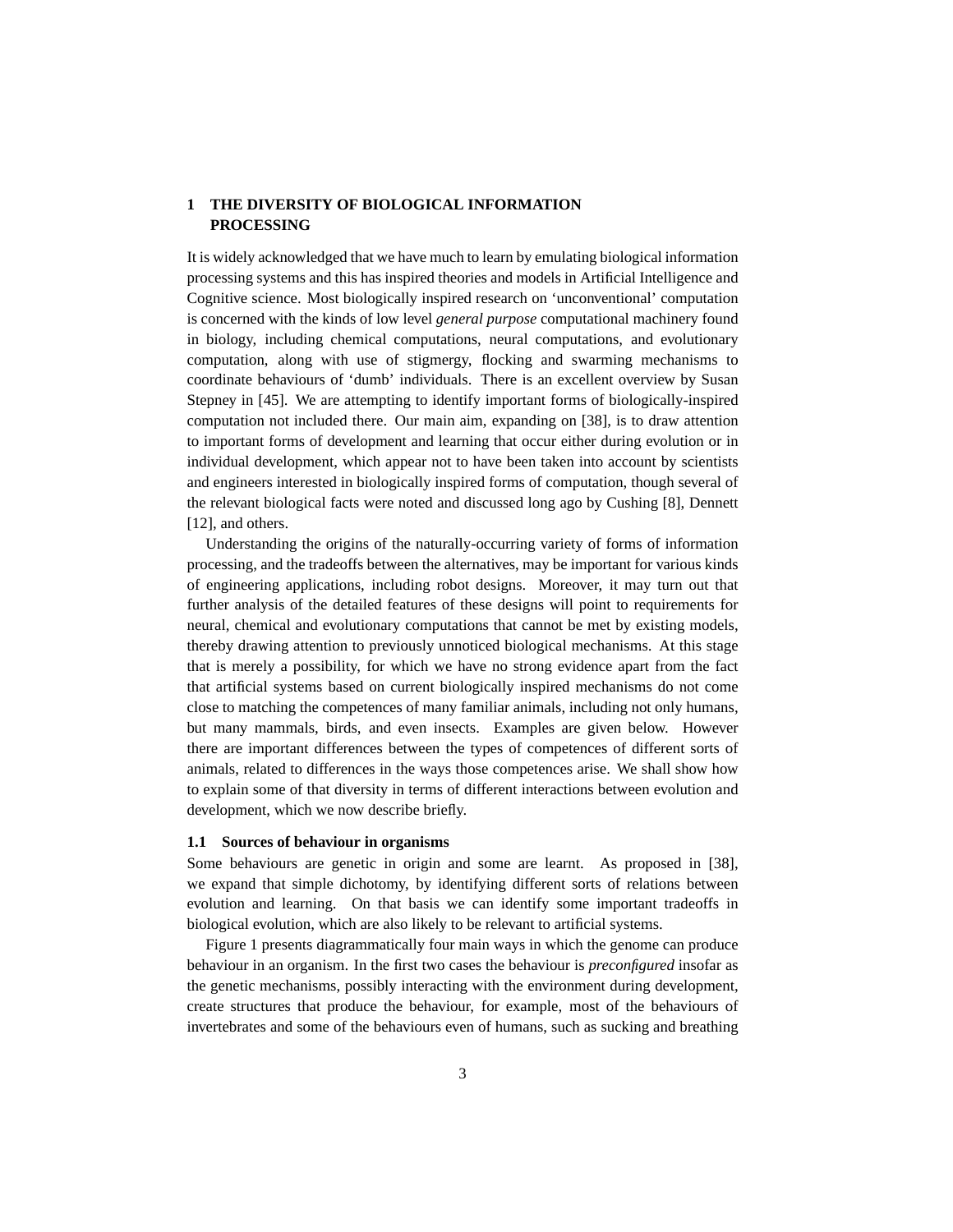

#### FIGURE 1

*Schematic illustration of alternative routes from genome to behaviour. From left to right: (a) physical structures produced by the genome generate behaviour (e.g. innate reflexes); (b) the genome generates* competences *which produce behaviours influenced by goals/needs and the environment, including most insect behaviours, behaviours of precocial species; (c) the genome produces metacompetences (learning mechanisms), which generate competences partly under the influence of the environment, and those competences produce behaviours partly under the influence of the environment; (d), like (c), except that two layers of staggered, or cascaded, meta-competence production precede the production of competences which eventually produce behaviours (learning to learn). The fifth column, (e), indicates that in principle arbitrary layers of meta-competences can be built, which then produce competences, producing behaviours. (a) and (b) correspond to* preconfigured *behaviours and competences. (c) to (e) correspond to* meta-configured *competences. These schematic specifications have different instantiations in different parts of a multi-functional architecture, e.g. in reactive and deliberative components, as defined in [33] and [41]. The environment, including parents and other conspecifics, prey, predators, competitors, etc. can influence all of the processes.*

in infants. Behaviours produced before development is complete can influence how the genes produce further structures that produce later behaviours, for example, calibration of control mechanisms while they develop. Some of the genetically determined structures produce *competences* that are to some extent general, insofar as they produce behaviours partly under the control of the environment, e.g. obstacle avoidance or attacking behaviours.

In the third and fourth cases the genes produce *meta-competences*, and these interact with the environment (including possibly parents that provide succour, shelter, protection from predators, and training), to produce behaviours that we label *meta-configured*. They are not entirely genetically determined, but realise genetically determined potential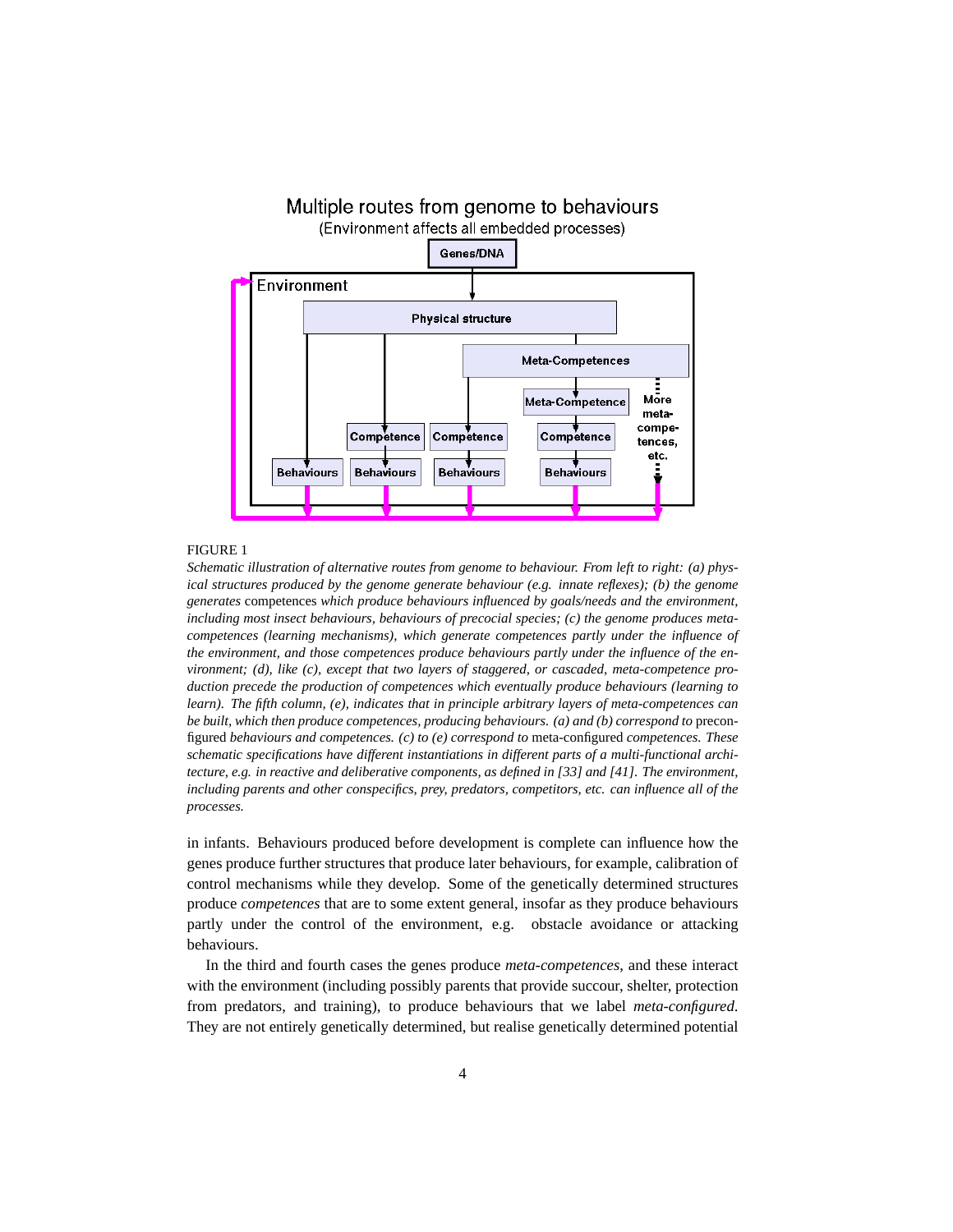to produce different sorts of competences, under the influence of the environment. Moreover, if the development of meta-competences is staggered, early behaviours produced by meta-configured competences can influence the development of later metacompetences, as shown in Figure 1. This can produce even greater diversity in the competences and behaviours produced by the same genome. This mechanism allows the environment to have a major influence on the information processing architectures in adults, subject of course to the constraints of the original genetically determined metacompetences and competences.

In this framework, we can contrast training processes that gradually shape existing competences, with processes that create new competences or new meta-competences, while possibly leaving old competences available. (This is related to Piaget's distinction between *accommodation* and *assimilation* which we have no space to discuss.) Further subdivisions remain to be investigated.

Our hypothesis can be contrasted with theories proposing *one* general-purpose mechanism (e.g. a reinforcement learning mechanism) responsible for all learning during interactions with the environment. In contrast we suggest that there can also be different genetically determined learning mechanisms tailored to different aspects of the environment and suited to acquiring different competences, using implicit innate high level knowledge about what sorts of things can be learnt in the environment and how they can be learnt. A specialised meta-competence in humans for learning language may turn out be an example, but for now we leave open the possibility [32] that language-learning uses more general meta-competences.

These distinctions will now be illustrated with biological examples and related to the distinction between *precocial* and *altricial* species.

#### **1.2 Biological examples: precocial and altricial species**

The motivation for the above distinctions comes from the diversity found in biological examples, including these two extremes: (a) some very sophisticated behavioural competences seem to be largely genetically determined, since they are available at or shortly after birth (e.g. new-born deer running with the herd and cliff-reared birds flying at the first attempt); (b) in contrast, other competences that are superficially similar appear only much later, after rich interaction with the environment (e.g. hunting mammals pursuing prey, and skilled hunting in hawks and other raptors). In some instances of the second type there are significant differences in adult behaviours that result from differences in the environments, notably in humans but also in some other species.

Type (a) competences fit our definition of 'preconfigured'. Type (b) competences are 'meta-configured' insofar as they result from the operation of various sorts of genetically determined meta-competences tailored to the environment and the agent's body. An example is learning of new competences through creative play and exploration possibly combined with hypothesis generation, testing and debugging. In some cases the learner acquires new meta-competences, e.g. learning to acquire new competences by asking for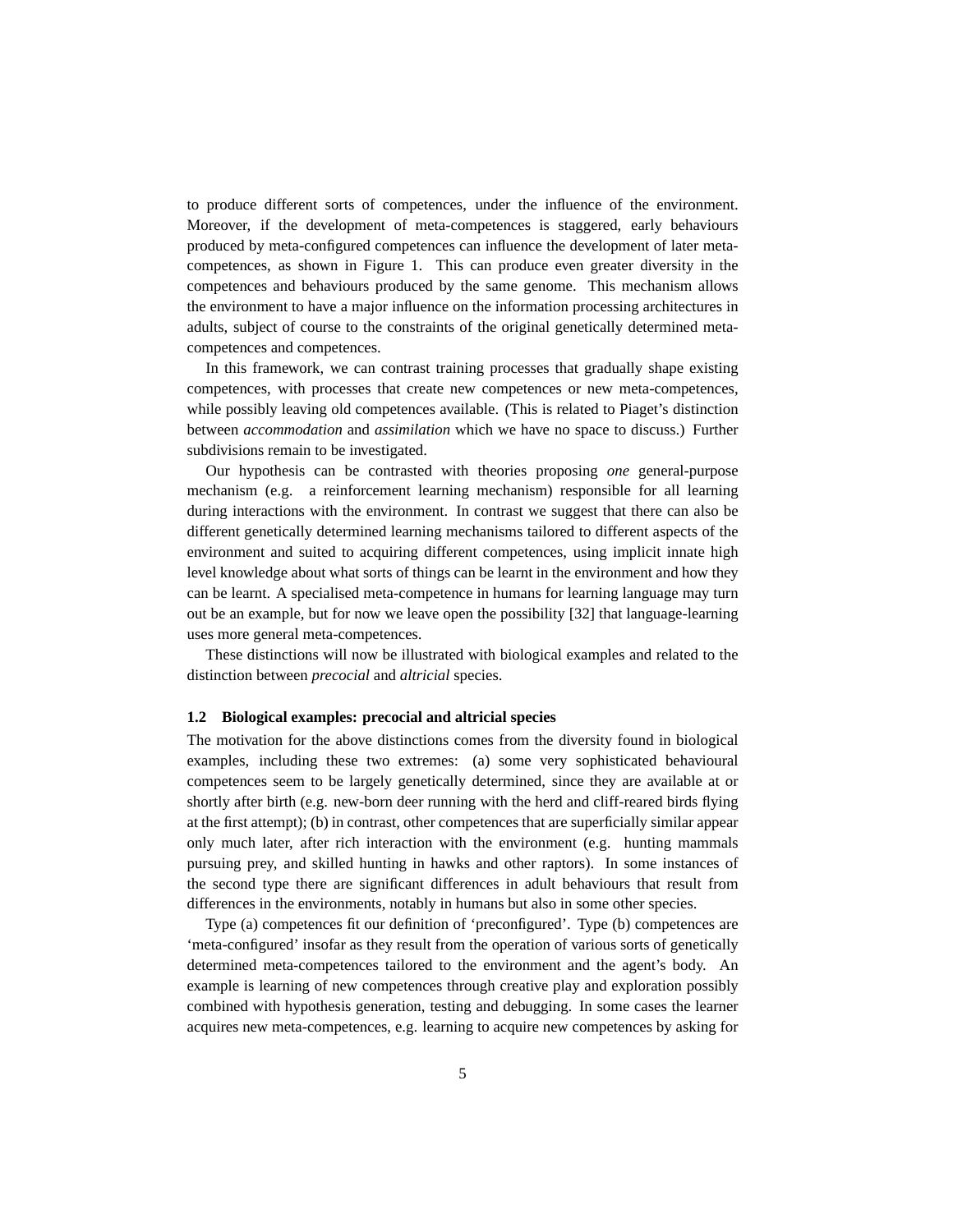help or advice, or by practising.

These two forms of learning and development map very broadly at the species level onto the developmental categories 'precocial' (species with highly competent, independent young), and 'altricial' (species with relatively helpless and incompetent young). However, most species have a mixture of pre- and meta-configured competences. Paradoxically, even though precocial species are much more competent initially, some altricial species achieve far greater behavioural sophistication in adult life. We suggest in section 3.3 that this is explained by the use of staggered development of metacompetences.

Preconfigured competences account for many behavioural competences found in precocial species at or soon after birth or hatching as well as competences that develop later but are shared between all members of the species irrespective of their environments. Meta-configured competences are characteristic of altricial species that start off helpless and underdeveloped but acquire cognitively sophisticated competences related to specific features of their environment, such as hunting, nest-building, problemsolving or linguistic competences. In some animals, notably humans, that process can produce competences involving types of objects never encountered by their ancestors (e.g. computer games). However, different species can have different combinations of both types of competence, where the precise mixture will be a result of tradeoffs found in their evolutionary history.

## **1.3 The remainder of this paper**

These ideas will be illustrated in connection with four main themes: (1) the difficulty of identifying the varieties of types of learning and competence that need to be explained, (2) learning processes that use rapid, discontinuous forms of learning based on successive, increasingly complex, information structures, rather than gradual adjustment alone, (3) development that includes the growth of an information-processing architecture, instead of merely modifying existing contents of a fixed architecture, and (4) ontology development that refers to objective ('exosomatic') features of the environment that can exist independently of the organism, unlike ontologies restricted to patterns and contingencies discovered in sensorimotor signals ('somatic ontologies' referring only to what occurs within the animal's body). It should be clear that we are not referring to the ontology used by scientists and engineers studying or modelling these animals or machines. Rather, we use the label 'ontology' here to refer to what the animal or machine is capable of representing, distinguishing, reacting to, or reasoning about.

We hope to show that deep, evolutionarily old and largely unexplored mechanisms lie behind many characteristically human capabilities such as language, and also some abilities that we share with other intelligent species including other animals that create and manipulate spatial objects, such as nests. If we can develop AI systems with similar developmental mechanisms, we may be in a much stronger position both to explain and model aspects of human learning and development and also to achieve artificial systems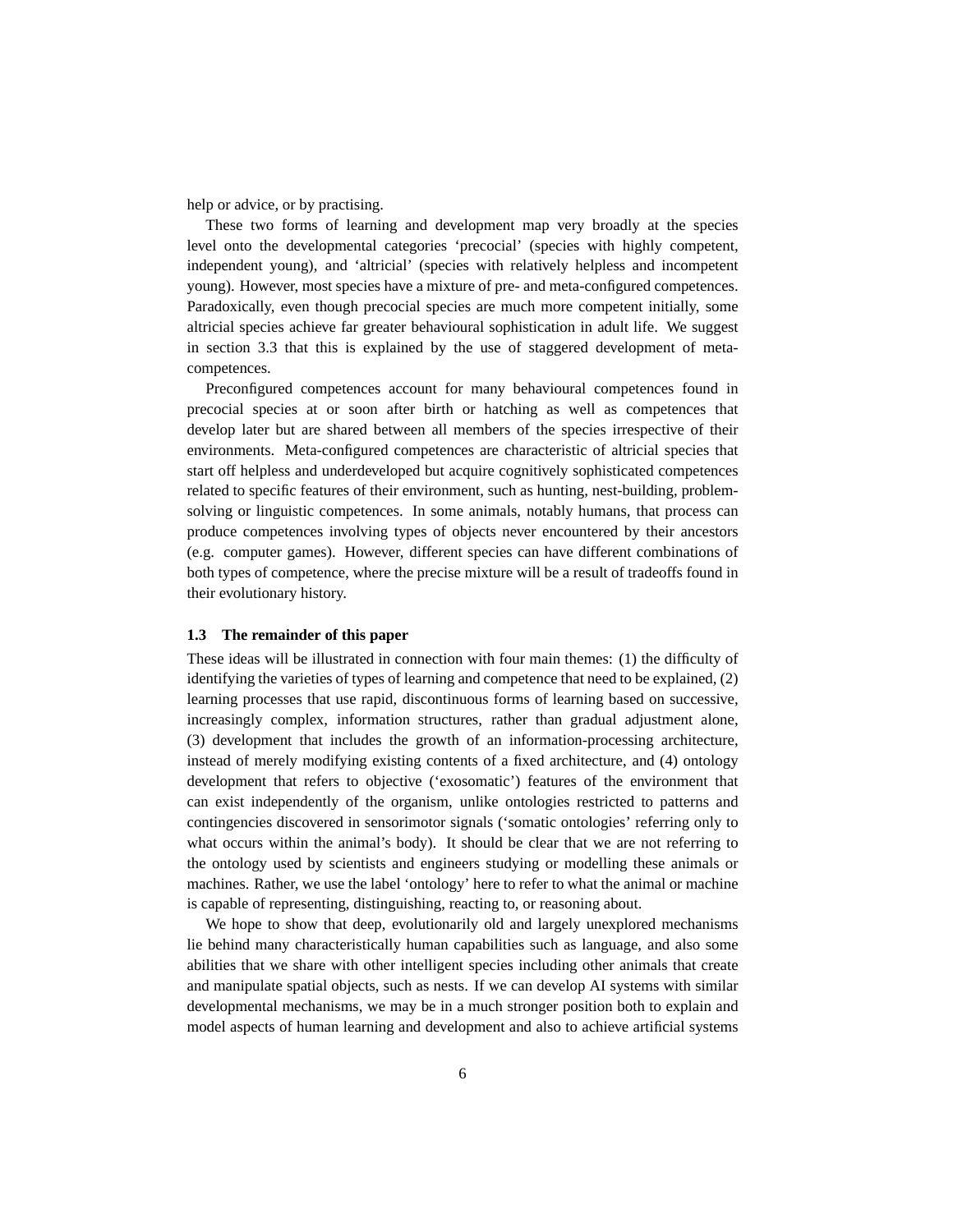that approach 'human-level' competences.

# **2 THE PROBLEM OF IDENTIFYING WHAT NEEDS TO BE EXPLAINED**

Much attention within AI has focused on a research goal labelled as 'human-level AI' e.g. by McCarthy in [26]. The specifications and requirements for such a system are currently very poorly characterised, because the competences of humans and other animals are surprisingly difficult to identify: as explained in [40], researchers often suffer from 'ontological blindness'. E.g. people who think the function of vision is mainly recognition and tracking will design visual systems that cannot see what Gibson in [14] referred to as 'affordances'. There are differences between recognising household objects like cups and seeing their affordances for manipulative actions. For example understanding different possible ways of grasping an object, in different places, does not require it to be recognised as a cup, even if it is a cup, as argued in [43]. Moreover, machines that can recognise cups don't necessarily provide any information useful for grasping them.

Likewise, there are researchers who write as if all learning is about finding patterns and correlations at various levels of abstraction in multi-modal combinations of sensor and motor signals (all occurring within the body) i.e. discovering and using 'somatic' sensorimotor contingencies. For example [23] claims

"As organisms interact with their environment, their sensory inputs are transformed into motor outputs and their motor outputs determine what is sensed next. The continuous and dynamic coupling between sensory, neural, and motor variables defines sensorimotor networks that describe the informational embedding of organisms within their ecological niches at multiple time scales. The comparison of the relative influence such variables exert on each other helps extract (functional and structural) patterns of interaction between the networks' elements that may support biological information processing."

We do not dispute that this is a part of what goes on in organisms. However, many dynamical systems theorists ignore the question of what *other* forms of representation and learning might be needed. Similar questions arise about the excellent survey [4], which provides deep analyses for dynamic interaction with the environment but never considers what might be required for *thinking* about the environment, e.g. wondering what will happen tomorrow, making a plan to get to a conference, trying to explain non-delivery of a parcel, or even solving an equation in one's head. The "sensorimotor" dynamical systems approach fails to recognise the need for some animals and robots to acquire and use an objective, 'exosomatic', amodal, ontology, e.g. referring to 3-D structures, processes and causal relationships in the environment, independently of whether they are being perceived or acted on. The need for such an ontology was noted as long ago as 1780 by Immanuel Kant in [20].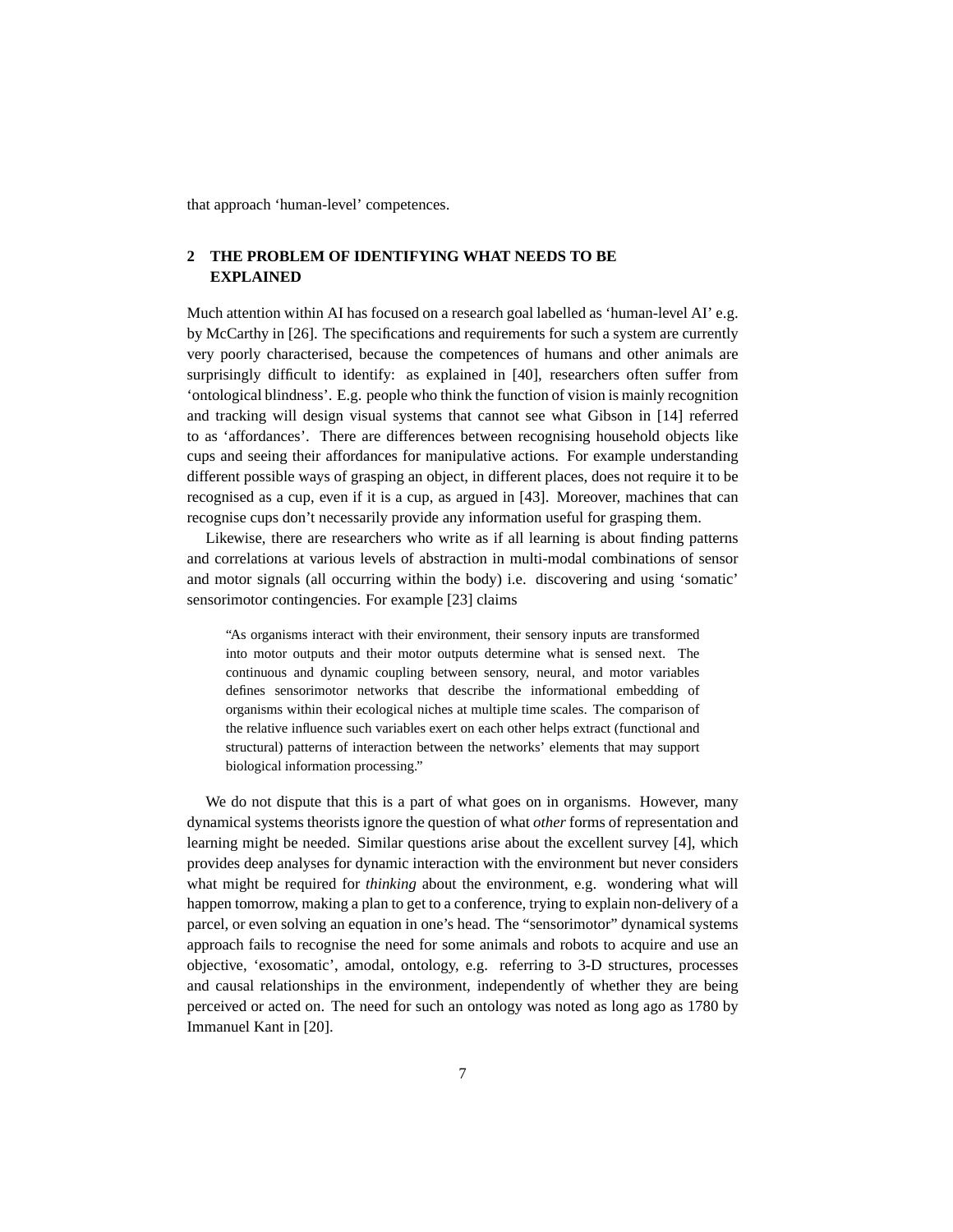This point can be illustrated as follows. A child that never learns what is common to processes in which an object is grasped with its mouth, with its left hand, with its right hand, with both hands, or grasped using pliers or tweezers, or grasped by someone else, will not be able to transfer information learnt about one sort of grasping to another sort, and when planning future actions involving grasping will always have to specify the precise mode of grasping – an enormous hindrance to planning. Understanding what is common to the different sorts of grasping involves using an 'objective', exosomatic ontology that refers not to patterns of changing sensory and motor signals and their relationships, but to the motions of 3-D surfaces of various kinds and their changing relationships. Some of the differences between requirements for learning somatic and exosomatic ontologies are discussed in [36] and other documents cited there.

A different sort of ontological blindness afflicts researchers who design mechanisms providing narrowly focused functionality, e.g. object or speech recognition, while ignoring requirements for that functionality to exist in an architecture combining many different kinds of functionality. Their systems cannot cope with unexpected developments that require processes to be modulated, suspended, or aborted, or which require information from several concurrently active processes to be combined in order to solve a problem that none of them can solve alone, for instance in linguistically guided visual search.

Such failures to identify what needs to be explained or modelled limit the usefulness of the common *forward-chaining* approach to AI research, namely incrementally improving current designs, e.g. using fixed benchmark tests. We have elsewhere [34] suggested using an approach to research planning, in which detailed requirements are derived by working *backwards* from a collection of remote scenarios and constructing a partially ordered network of scenarios and associated requirements. Progressively less demanding partially ordered prerequisite scenarios can then be specified, until we reach a subset that can be attempted practically using current knowledge and technology. This method of deriving milestones and benchmark tests makes it more likely that systems produced will contribute to the long-term research objectives, than systems that merely perform better on benchmarks that are not based on a backward-chaining analysis.

Some scenarios should include learning and development. In particular we should identify preconfigured competences that are required because there is no opportunity to learn them before they are first needed, and meta-competences capable of generating a range of meta-configured competences because the environment can vary in unpredictable ways.

#### **3 DIVERSITY IN EVOLUTION OF ANIMAL COMPETENCES**

This section elaborates on the differences and tradeoffs between systems designed only with preconfigured competences and those that also include meta-configured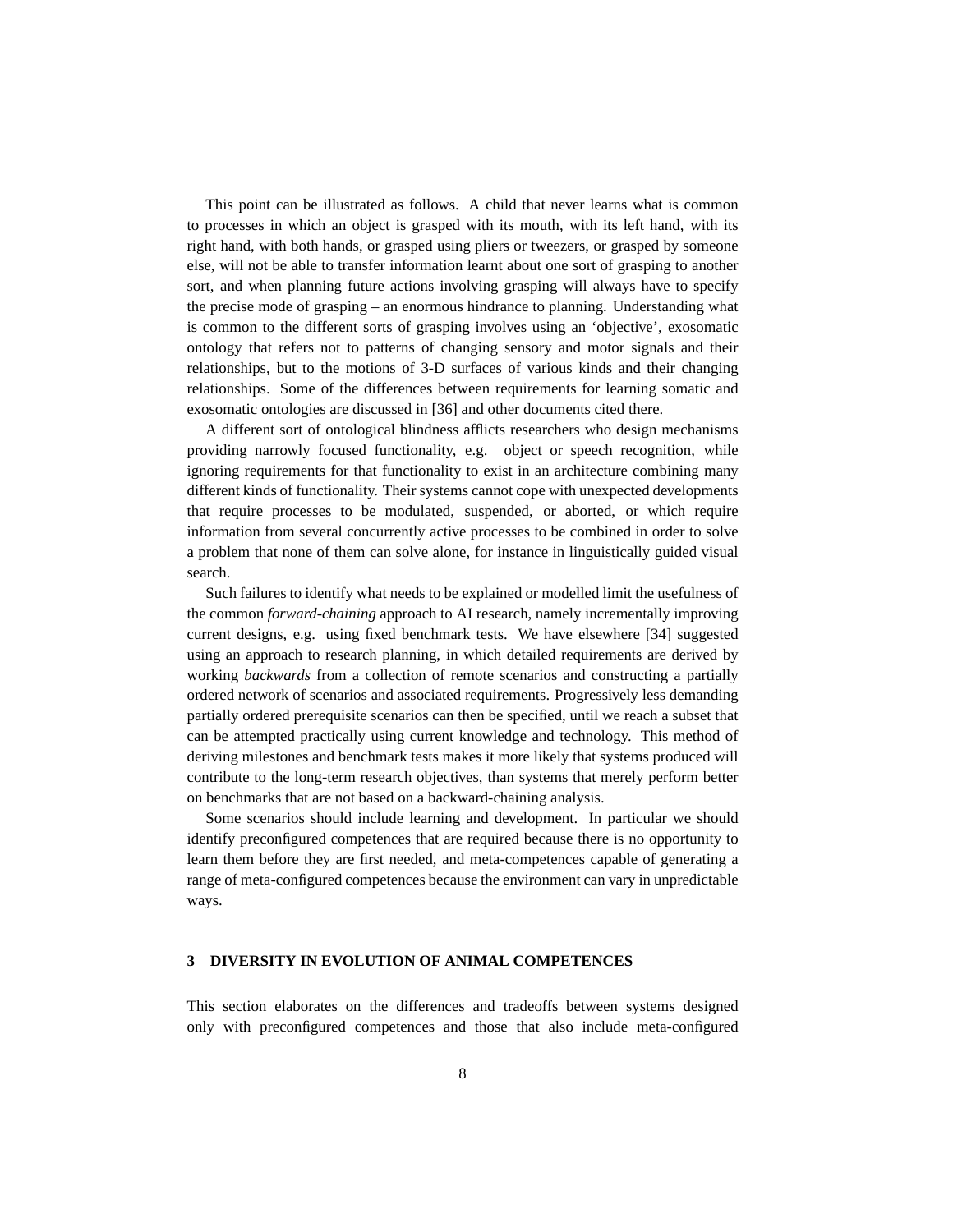competences, as defined in section 1.1.

**Preconfigured competences:** If a competence is very important to the subsequent survival and reproduction of the individual (i.e. its evolutionary fitness), and it is required early in the animal's life, and if the evolutionary history has provided appropriate opportunities for natural selection to occur, then it could pay for the competence to be relatively 'hard-wired' (in the genome), i.e. pre-configured. This may be why the vast majority of animal species have almost all their behaviours preconfigured and few or none meta-configured, for example, typical insect behaviours. All animal species have some preconfigured competences; for example, all new-born mammals instinctively seek out a nipple and suck when they find it because an early feed of colostrum milk is so crucial for their survival and development [22]. Surprisingly complex and rich behaviours are possible using this 'preconfigured' mode of development. For example, caribou (*Rangifer tarandus*) calves are able to co-ordinate their motor activity sufficiently to stand up, run for long distances over very uneven ground, and evade predators only a few hours after birth [31]. Web construction in spiders is another well known example. (The existence of such highly competent precocial species with preconfigured capabilities indicates a flaw in the widely believed theory that 'symbol-grounding' based on individual learning is required for animals or machines to use information structures with semantic content.)

Preconfigured competences need not be fully defined by the genome, if it is safe to leave some of the specification to factors influencing the developmental process or to the environment after birth. For example, consider imprinting in domestic chicks. Newly hatched chicks will follow the first, biggish, moving thing they see, which in normal circumstances is their mother. Where the mother is absent, imprinting stays active for a bit longer, but eventually finishes with the chicks imprinting on each other, so that they at least stay in a group. So under normal circumstances, chicks almost invariably imprint on their mother, even though the genetic specification probably says nothing specific about the appearance of the hen. For more on this see [2].

Thus, some precocial competences are probably only quite vaguely defined genetically, but use mechanisms which allow a combination of strong developmental channelling along with 'sensible' default settings that almost always work, at least in a certain variety of environments.

**Meta-configured competences:** Evolution of a meta-configured competence can occur when selection pressure on very early expert rendering of some competence is reduced (e.g. because of parental caring behaviours), or where the kinds of mechanisms which support preconfigured development do not produce sufficiently complex or flexible competences, or where the target of the competence changes a great deal between generations, or where it would take very much longer to evolve a competence than to evolve a mechanism for acquiring it.

For example, many mammalian predators learn to hunt prey. Prey behaviour is highly erratic (and itself under selection pressure to allow escape from the predator) so young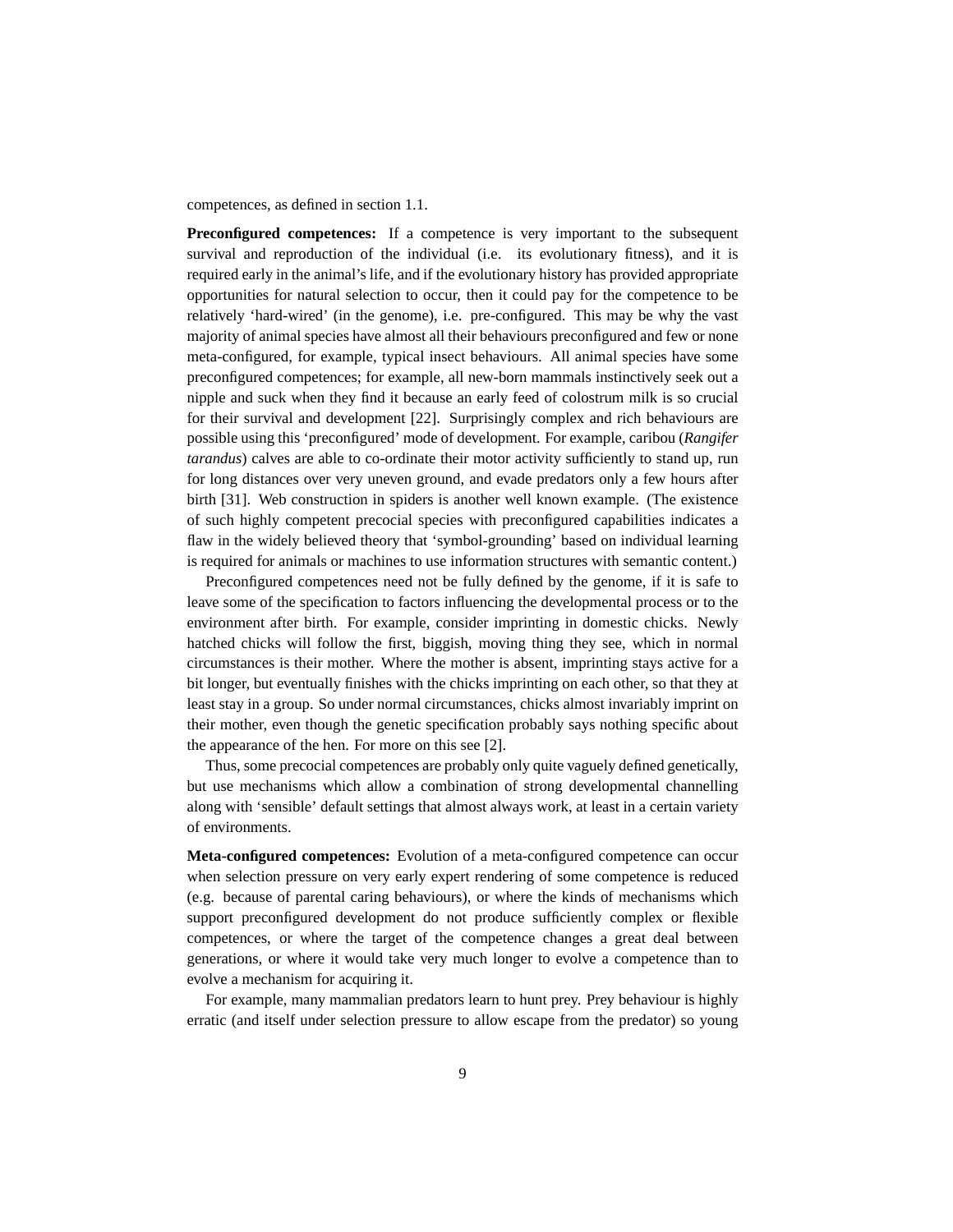predators must learn the detailed skills of stalking, chasing, capturing killing, and eating (e.g. ripping open, dismembering) prey. It is often assumed that such changes in a prey species will lead to genetic changes in the predator species over many generations, as in so-called 'evolutionary arms-races' [10]. However it seems that at least some predators have evolved the ability to adapt required behaviours within the lifetime of each individual, instead of depending on much slower evolutionary processes. Of course, even in those cases, some aspects of the learning mechanism are relatively constrained. For example, young predators instinctively visually track and chase fast-moving objects, as anyone who has a domestic cat will know. But the eventual competence is the outcome of several stages of skill development during the animal's interaction with the environment. Young predators are usually initially very poor at hunting. Female cheetahs bring maimed but live prey back for their offspring to practice their capture skills [18], in some hawk species the parents train the young to hunt [8]; and of course human children learn for several years using toys, make-believe, games, etc., before they are ready to take on adult responsibilities.

Animals that need to re-identify locations (e.g. nest sites) may use preconfigured competences based on pheromone trails. A flying animal, cannot do this, for instance the solitary wasps that Tinbergen showed use land-marks to locate the nests in which they have laid eggs, [47]. It would be impossible for evolution to predict the precise environment in which each wasp will lay its eggs, so learning landmarks must be a metaconfigured competence.

Although some of the skills developed after birth may appear to result from gradual re-shaping and speeding up of physical competences already present from an early age, some meta-configured competences are developed through discontinuous learning, such as learning a new grammatical form, a new semantic category or a new problem-solving technique. Insects learning landmarks are another example of discontinuous learning, as are marsh tits that remember where they have buried nuts, and which nuts have not yet been eaten.

Both scientists trying to model and explain what occurs in nature and engineers designing artificial intelligent systems are faced with extremely difficult problems, whether considering sophisticated preconfigured behavioural competences or complex meta-configured competences that need to be tailored to problems and opportunities in the environment that are not specified in advance. This does not imply that preconfigured meta-competences are totally general learning mechanisms: they are often tailored for learning specific things, e.g. learning landmarks, or imprinting. This ability to learn landmarks is specific to a type of 3-D environment. Many song-bird species have a meta-competence that enables them to learn songs, but as Marler points out in [24], that is also not a totally general acoustic recording and playback mechanisms, since different species learn different sorts of songs when played the same tape recordings: each prefers conspecific songs. This implies that even for a single species many different meta-competences may be required, for learning different sorts of things. As indicted in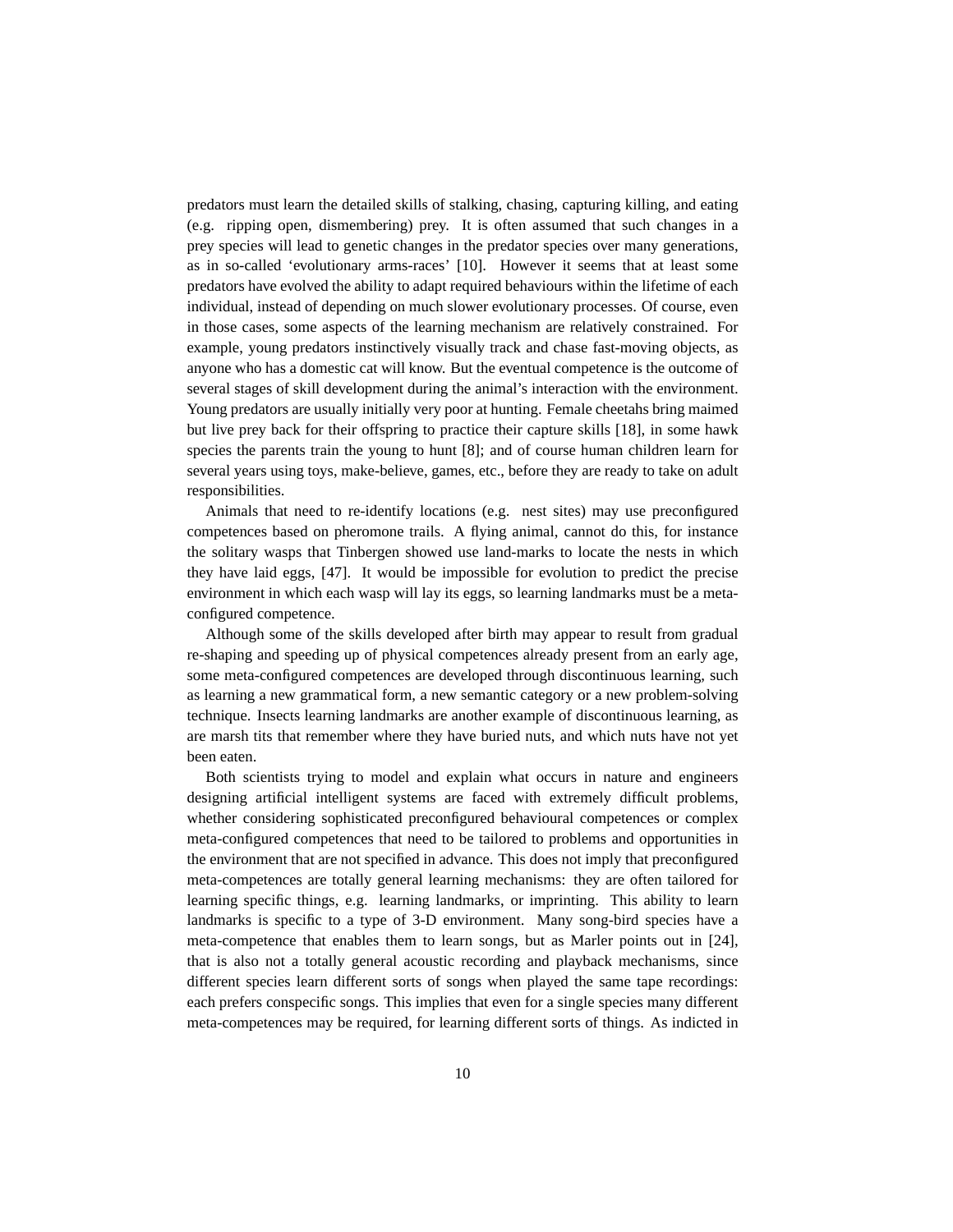Figure 1, some of them may have to be learnt from meta-competences developed earlier. Precisely what sorts of species specific preconfigured learning mechanisms there are is a topic requiring much further research, which may, in turn, guide construction explanatory models of such learning.

#### **3.1 Explaining preconfigured competences**

The facts we have listed about complex preconfigured (precocial) behavioural competences that are determined innately leave much unexplained. The fact that some competence is useful does not explain (a) how it evolved, (b) how it is represented in the genome, (c) how the information in the genome gets transferred into animal brains, or (d) how the brain mechanisms produce the behaviour, which may involve coordinating several sensors and effectors for an extended period of time.

As shown in Figure 1 the links between DNA and behaviours are more remote than the links with physical structure, and they are increasingly remote as more intervening meta-competences are involved. Consider only the first two cases, the preconfigured behaviours and competences. What chance does an evolutionary change-generator based on manipulating chemical structures have of producing *useful* high level genomic changes related to *complex behaviours* in a reasonable time by using only evolutionary hillclimbing search mechanisms? Of course, if successive changes in the genome do produce advantageous variations in behaviour then normal Darwinian selection can make use of the changes. But under what conditions could random molecular changes produce useful changes in behaviour?

A partial answer may be that evolution 'discovered' a way to separate modules in the genome that determine a general type of competence from parts that function as 'parameters' specifying which specific type is produced. In that case small random changes in the parameter section could produce slight modifications in the behaviour while retaining the overall function of the behaviour, giving natural selection the opportunity to search by hill-climbing, even though random changes in the 'function' part are likely to be catastrophic. This is a program design strategy whose power was also discovered fairly early in the history of computer programming.

The evolution of behaviour modifiers (analogous to 'control knobs') that are separable from the structures whose behaviours they modify is illustrated by the fact that hormonal changes can have large effects on behaviour and the fact that some parasites can change mammalian behaviour in subtle ways for their own purposes: for example, Berdoy and colleagues [3] showed that toxoplasma gondii can reduce cat-avoiding behaviour in infected rats, since the parasite needs to infect a felid in order to reproduce. In these cases it seems that the separation of function was achieved by evolution of neural structures whose behaviours are sensitive to chemical influences.

If there are also parts of the genome specifying how larger behaviour-generating modules can be combined, then that may be structured in such a way that a small chemical change in certain regions of the genome have a good chance of producing a new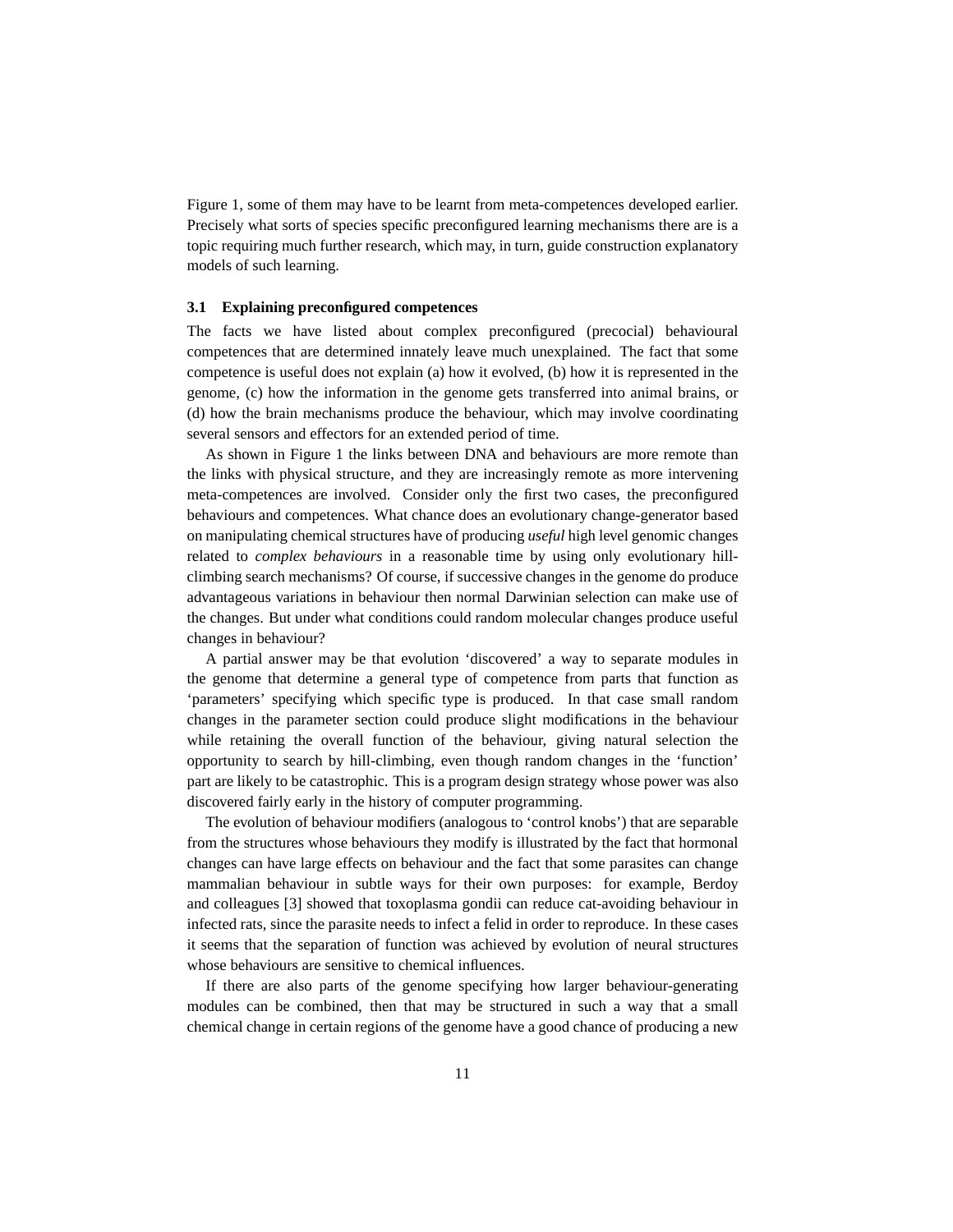meaningful combination using different parts. This may depend on the genome encoding a 'syntax' for complex structures and organised so that many of the random chemical changes do not disrupt well-formedness. This could enormously reduce the search for combinations that enhance viability.

In artificial evolution, this sort of mechanism has already been explored using 'genetic programming' (GP) techniques, which assume a more structured genome than standard genetic algorithms (GAs). More information about the similarities and differences between GP and GA techniques can be obtained via this web site [1]. This seems to be an important topic for research in epigenetics.

#### **3.2 Explaining meta-configured (altricial) competences**

In sections 1.1, 1.2 and 3, we noted in connection with meta-configured competences that some species have innately determined generic learning capabilities which, through various kinds of interaction with the environment, produce dramatic kinds of learning and development in individual animals such as we see in human infants, and infants of some other species, learning to use and play with toys and devices that did not exist in their evolutionary history. Similar dramatic discontinuities and flexibility are illustrated by language learning and absorption of a culture: any child is capable of learning any one (or in some cases several) of the thousands of very different languages used around the globe, and also picking up during a life-time a significant subset of the concepts, knowledge, skills and artistic forms that have taken centuries for societies to develop. Some learners need only perceive a mathematical proof, or a demonstration of a mechanical or gymnastic technique, or an interesting melody *once* in order to understand it and be able to apply it. However the same learner would not have been able to make that leap at an earlier stage of development: so we need to understand what mechanisms change so as to make new forms of one-shot learning possible.

The mechanisms that make that possible are not yet understood. People who assume that imitation can explain learning do not always notice that what an individual can or cannot learn by imitation usually depends on very specific cognitive structures and perceptual capabilities that must already have components that are required for that new competence. You can only learn by imitation what you could have learnt without it, though possibly only after a long search for a solution to a problem – and what is learnt by imitation in one generation may originally have been discovered only after a long search in an earlier generation, by an individual with the same cognitive mechanisms as the one who learns by imitation. In some cases the young learner ends up contributing further major developments to that cultural process, by substantially modifying what was learnt by imitation.

Meta-configured competences pose all the unsolved problems (a) to (d) mentioned in section 3.1, and in addition raise the following new questions about how the mechanisms that provide individual development work:

(e) what are the genetically determined architectures, forms of representation,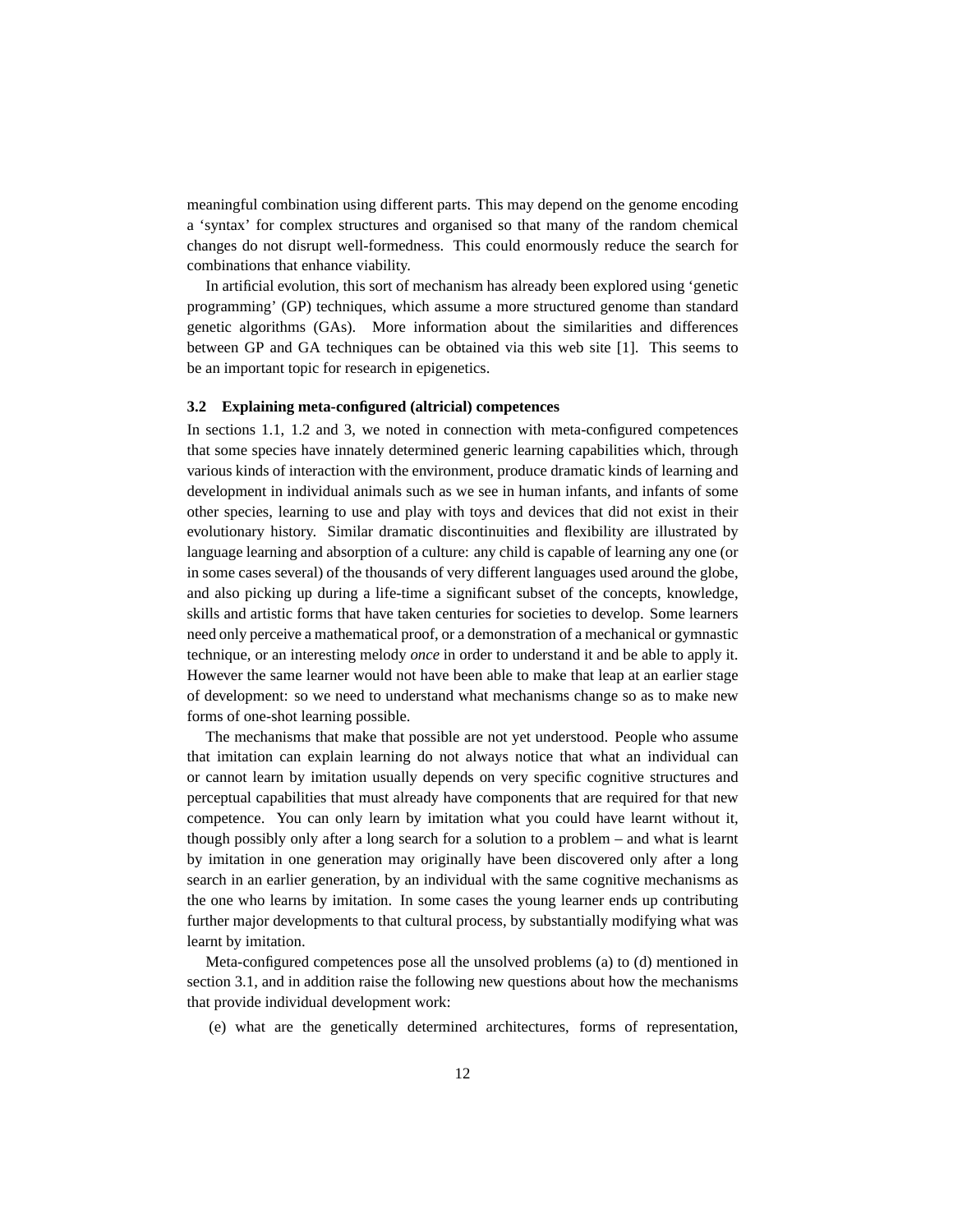algorithms and other information processing mechanisms in a newborn individual,

(f) how do those interact with the environment so as both to learn so many specific facts and competences and also so as to enhance the architecture, apparently providing new forms of representation and algorithms to enable new kinds of things to be learnt at different stages of development.

As far as we know there are no learning/development mechanisms known in AI that have been shown to be capable of mimicking the development of biological metaconfigured skills (although there are several AI learning mechanisms that are able to perform fragments of the tasks, some of which are mentioned in section 3.4); and despite many advances in brain science (e.g.  $[4]$ ,  $[23]$ ) there are no known neural mechanisms that support all the detailed processes of perception of structure, perception of processes and actions, ontology extension, problem solving, plan formation, purposeful manipulation both of 3-D objects and of abstract ideas, doing mental arithmetic and the intellectual motivations, such as curiosity and puzzlement, apparently involved in these processes, though there has been much work on brain mechanisms explaining subsets of these processes, especially those shared between many species. Of course, how brains do all these things is not a new question: Haler, in [16], seems to suggest that it could be answered through more advanced brain imaging techniques. However, those may show where activities occur in the brain, but not necessarily what is happening (e.g. what information is being processed and in what way) and how it works. For that we shall need a theory of what processes are involved in various tasks. At present we can only refine requirements for such a theory.

#### **3.3 Staggered/cascaded brain development**

In section 3.1 we suggested that the evolution of preconfigured (precocial) competences might have benefited from separation between parts of the genome determining generic behaviours and parts acting as 'parameters' controlling instantiation of those types. If so, it is possible that one of the changes that allowed the evolution of meta-configured (altricial) competences was a mechanism to postpone the combination of type and parameter to later post-natal stages in individual development and further mechanisms to allow the 'parameters' to be adjusted rapidly by the environment, e.g. during play and possibly also social interactions. And likewise mechanisms for combining old competences into new more complex ones might have had their operation delayed so that instead of all such combinations occurring in a mostly genetically controlled way prior to birth or hatching, some of those construction processes were delayed till later stages in development, so that new combinations could build on meta-configured competences that have already been found useful. The individual would then do the learning that previously had to be done by the species (or genome), This would enormously speed up accommodation to changes in the environment, but would depend on cultural transmission to reduce the need for rediscovery in each generation.

It is an old idea in AI, e.g. in [46] [30], that combinatorial complexity of learning and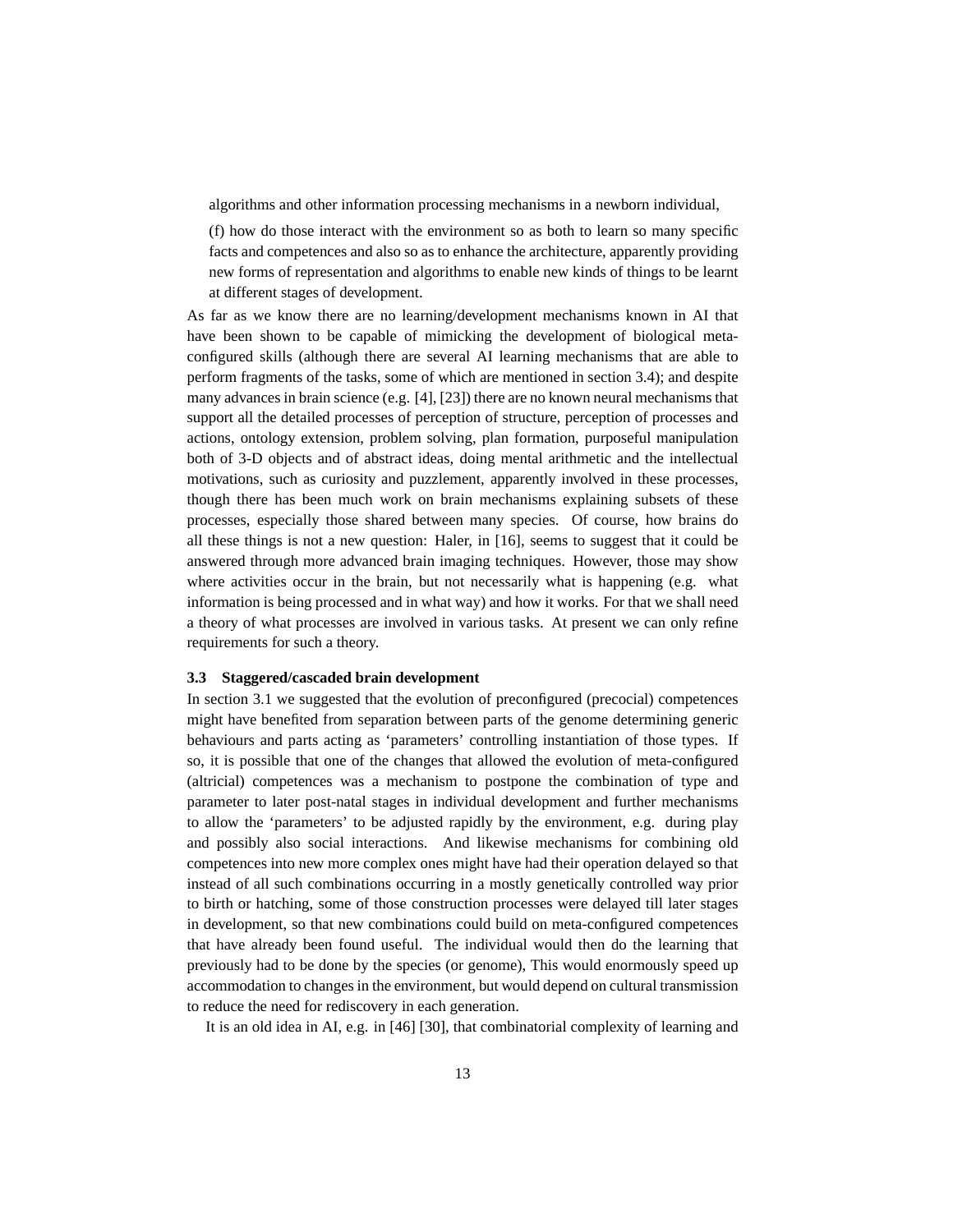problem-solving processes can be reduced by postponing acquisition of the most complex concepts or skills until layers of simpler ones have been learnt as 'macro operators' based on an initial set of simple competences. Compared with the set of possible combinations of a pile of bricks made from sand the combinations of all the grains of sand in those bricks is astronomically large. Likewise, solving a problem that requires an arrangement of bricks held together with mortar, e.g. to make a bridge, is much easier than finding the solution among arrangements of the grains of sand held together with mortar. So cognitive development may be accelerated by repeatedly building new collections of 'macro operators' built on previous ones. Each new collection of macro operators defines a space of combinations which is relatively small compared with the search space of combinations of the initial set of operators. There is a price paid for that gain, namely that some combinations of the smallest operators are excluded: a smoothly curved object cannot be made from rectangular bricks.

This is related to the fact that adults and older children are sometimes more limited than younger children in imagining functions for objects [11]. This appears to be because, having built up a high level ontology, adults often restrict searching within spaces defined by that ontology (such as the designed function of an object), at the cost of missing something useful, whereas a child may explore a wider space generated by a lower level ontology. Of course the child may fail to notice more complex possibilities that the adult understands.

However, if the macro operators are selected by an individual because they have been found to be widely applicable in the environment for satisfying goals of that individual (including possibly goals suggested by a teacher), then the loss of generality may be more than compensated for by the speed with which new problems can be solved, and by tailoring of the system to address the kinds of problems that occur most frequently in a particular environment. The benefits of such construction of new collections of reusable building blocks for physical structures (namely, body parts) were clearly 'discovered' by evolution. We are proposing that this was expanded to building blocks for behavioural competences.

#### **3.4 Implications for brain development**

Many years ago Selfridge pointed out that a learning system can enormously reduce its search spaces by repeatedly making use of modules at a certain level of granularity to develop new modules at a higher level of granularity. His ideas were recently summarised in [30]. An early presentation of his ideas inspired an implementation in Pop-11, still available as part of the Poplog system [42]. It shows how search spaces for a learning system can be shrunk dramatically if results of earlier prior explorations are stored as new units for as new reusable units.

The idea that learning has to be staggered to control search spaces has been reinvented several times by AI researchers and others, for example in Winston's work on learning structural descriptions [52], Sussman's work on automatic plan construction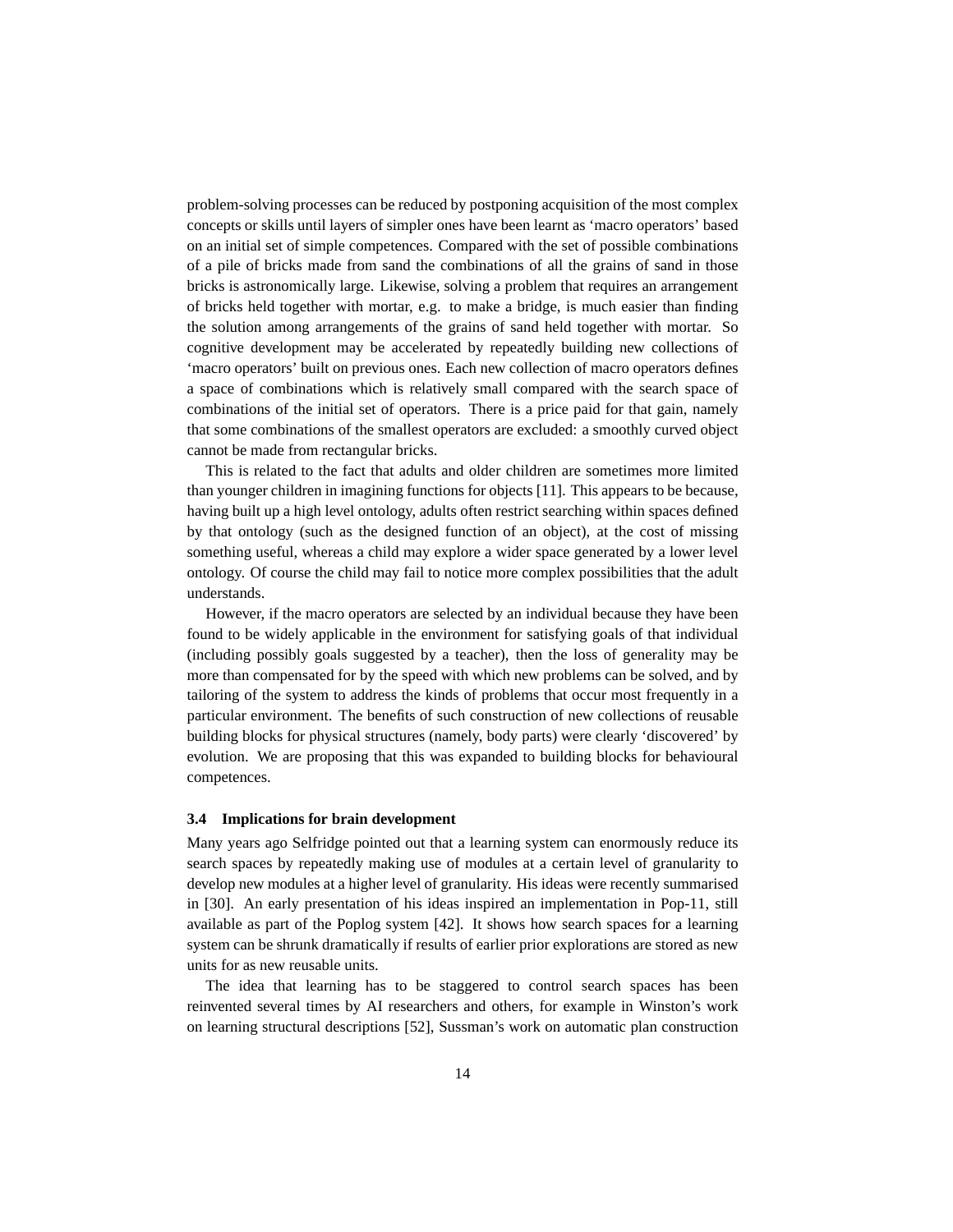[46], Fahlman's 'Cascade correlation' architecture for neural nets that grow new layers as they learn more complex things [13], its successor 'Knowledge based cascade correlation' (KBCC), case-based and explanation-based learning (CBL/EBL), and the use of hierarchies in the HMOSAIC neural model of movement generation [17].

We suggest that evolution discovered, long before human researchers did, that this principle, previously used in the evolution of successive species (if the hypothesis in section 3.1 is correct), can also be applied to individual learning and problem solving, in the formation of concepts and cognitive competences.

The full benefit of this strategy will require some brain development to be delayed till after birth, and cascaded, allowing several layers of competences to be acquired successively using previously developed lower level competences which become more or less 'frozen' so that they can be relied on as units in larger structures. This is consistent with the suggestion that the rightmost column in Figure 1 can have several layers of metacompetences, each developed after other layers. If some of the meta-competences are implemented by growing new brain-structures then later structures will be grown after earlier ones.

For each layer the learning is controlled partly by the environment as a result of processes of play and exploration perhaps accompanied by generation, testing and debugging of hypotheses about what sorts of things are in the environment and what their causal properties are. (Of course we are not saying infants *know* they are doing this. If such learning of early competences takes weeks or months, that will mean that brain development must be correspondingly delayed. This may be one of the important reasons for humans (and, perhaps some other species) being born cognitively as well as physically underdeveloped.

This powerful form of meta-configured environmentally driven adaptation may have been re-implemented several times for different parts of the brain, e.g. producing layered growth of competences for different sensory modalities and also for cross-modal competences, along with layered growth of action sub-systems. A special case of this found in humans seems to be the basis of language learning.

#### **3.5 Meta-level modularity**

These ideas are related to discussions about modularity which have loomed large in evolutionary psychology in recent years, e.g. in the work of Cosmides and Tooby [7]. However in such discussions it is often assumed that only very specific modules are produced by evolution, e.g. modules for selecting certain kinds of nutritious food on the basis of taste and smell, and modules for detecting cheats in a cooperative system. If these modules are largely genetically determined then the competences they provide are of the kind we label preconfigured. We are, in contrast, postulating innate mechanisms that create such specific modules as a result of exploring and interacting with the environment, so that some of the meta-configured modules produced by innate bootstrapping mechanisms may differ substantially from one generation to the next, if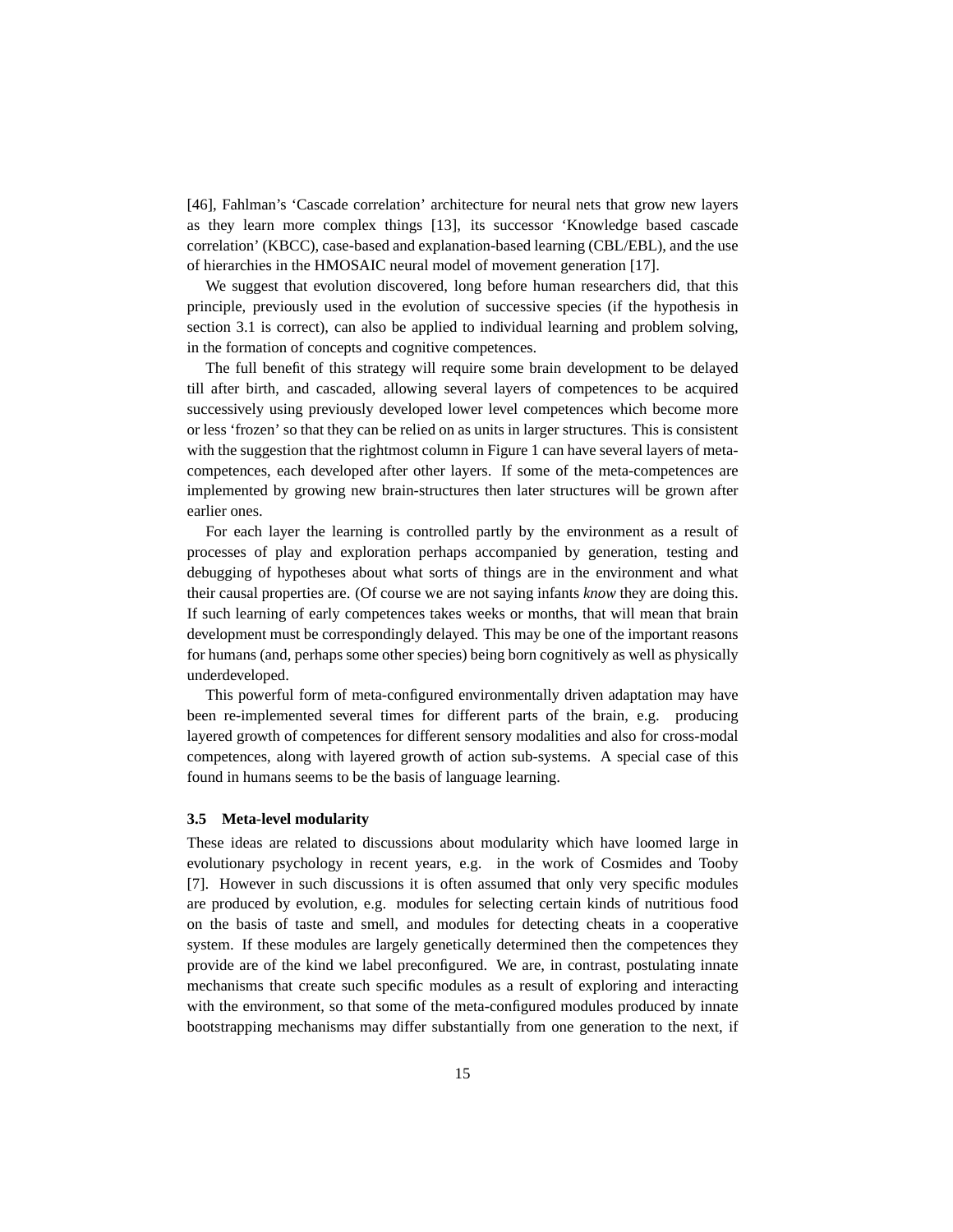the environment changes. However we do not assume this uses totally general learning mechanisms: the learning mechanisms evolved to work in limited sorts of environments.

It is important that we are not claiming that all meta-configured rapid learning is found only in altricial species with a wide variety of competences learnt by play and exploration. It may also be found in specialised behaviours of precocial species (like the insects that use landmarks, mentioned above) or altricial species which do not undertake a lot of play or exploration. What we are claiming is that in some species, and especially in humans, a number of general versions of mechanisms supporting acquisition of a wide variety of layered meta-configured competences evolved and account for the cognitive sophistication and flexibility of those species.

#### **4 BIOLOGICAL/EVOLUTIONARY TRADEOFFS**

Apart from the questions discussed in 3.1 and 3.2 about *how* the preconfigured and metaconfigured competences are acquired by individuals, there are also questions about *why* the different patterns of learning and development and different mixtures of those patterns evolved in different species. We can partially answer these questions by analysing some of the tradeoffs that can influence evolutionary processes.

Where learnt capabilities involve collaboration with conspecifics, rapid cultural changes can cause additional pressures favouring mechanisms capable of rapidly acquiring complex non-innate knowledge, including novel ontologies — as shown by very young human children picking up concepts their parents never had to learn at that age, such as mouse-controlled computer games. Such learning mechanisms, in turn can speed up cultural change: a form of positive feedback. A special case is language learning, where phonology, syntax and vocabulary learnt by a child born in one country may be very different from what the parents learnt as children in other countries.

One might liken the first extreme, precocial development, to a canal system: evolution constructs a system of channels, locks and sluices, through which the water tends to flow, and individual learning may amount to altering the speed of flow or shutting some channels and opening others according to need. In contrast, the second extreme, altricial development, is more like what we might call a 'meta-configured' canal system where initially water flows over a topographical surface. Its course is highly individual, and while the contours of the land may constrain where the water tends to flow, small perturbations in the surface and possibly other factors such as where and when the rains fall and the winds blow can redirect the flow in new directions, which in turn can modify the environment so as to produce new channels, to which locks and sluices along with pumps and control mechanisms are added, so that the use of the whole canal system is both tailored to how the world works and also capable of rapid global reorganisation to meet changing needs and opportunities. (We leave unanswered for the purposes of this contrast where the needs come from!) Of course these are only crude metaphors, partly inspired by Waddington's notion of an epigenetic landscape [50], which we have extended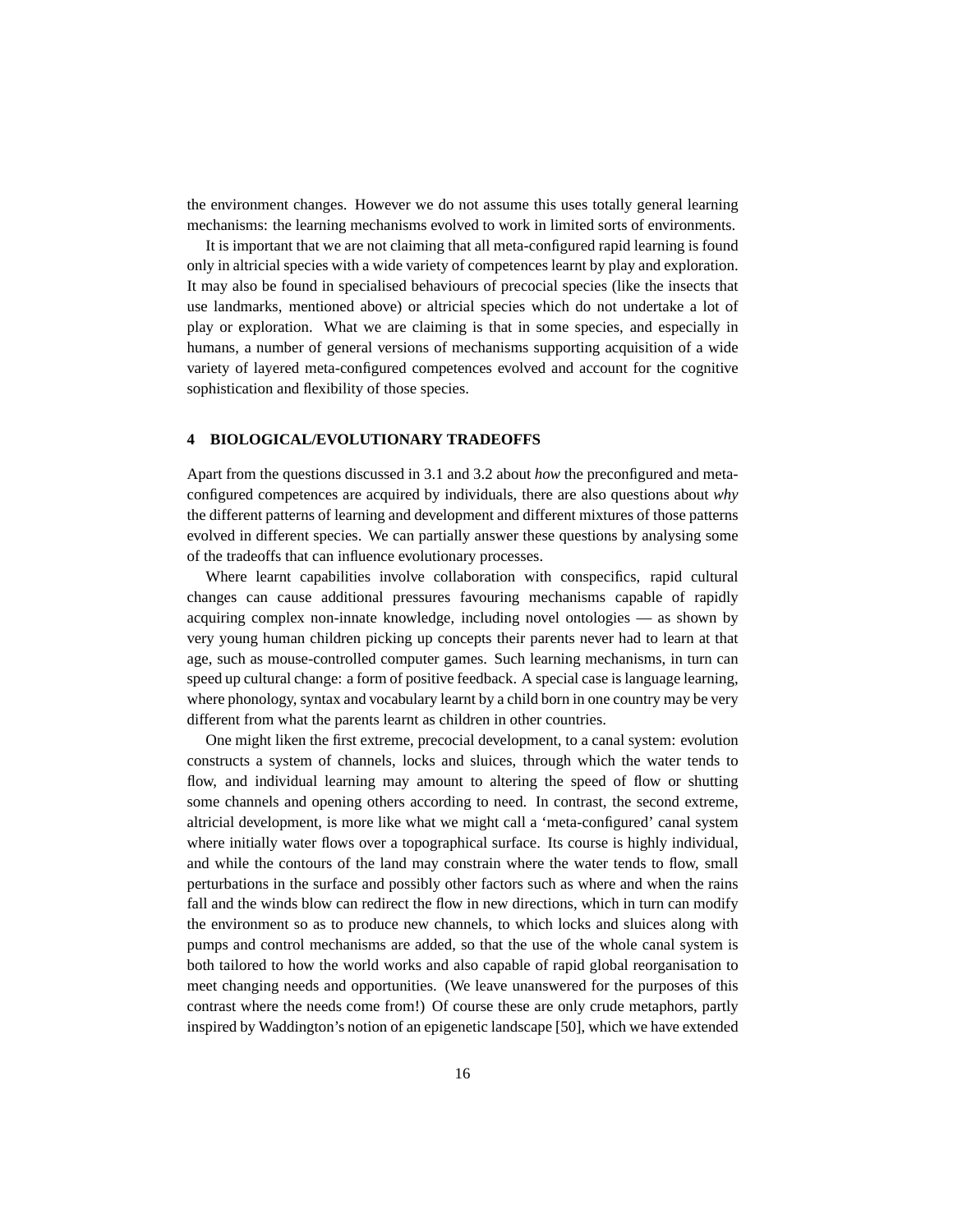to allow for different patterns of development.

#### **4.1 Physical differences at birth**

A notable feature of altricial species is that they tend to be physically under-developed for prolonged periods after birth or hatching. Young mammals such as canids or felids are hairless, with very uncoordinated motor activity and underdeveloped senses. Kittens' eyes are closed for about 9 days, and are not fully clear until 32 days after birth, and their external auditory canal opens after 12 days [49]. In comparison to a two day old caribou calf, a kitten of the same age looks like a foetus. Human babies are even more extreme in the length of their period of helplessness. While we have approximately the same gestation as other apes, our infants' post-natal development is grossly retarded compared to them [29]. Chimpanzees achieve independence at around 6 years old, and while the age of independence varies a great deal cross-culturally in humans, we generally take at least twice as long to become independent from our parents.

It is hard to escape the conclusion that for many altricial species, and particularly for humans, this prolonged period of development while protected and cared for by adults, and while the body and brain are growing and developing, is crucial for cognitive development. Since it is possible for evolution to produce a competent mammal or bird without such a prolonged developmental period, and since the production of incompetent offspring requires parents to invest a great deal in the protracted period of care, it is very likely that this pattern of development gives altricial species some advantage not available to (or required by) precocial species. Our speculations in section 3.3 about the benefits of cascaded development may be part of the answer. Another part may be that during the earliest stages where control is still at a primitive level it may be best for the initial learning to happen when limbs are relatively small and light, and muscles are relatively weak, so that control errors are unlikely to cause damage to the individual or members of its family.

## **5 ALTRICIAL, SELF-BOOTSTRAPPING ARCHITECTURES**

How is the variety of developmental modes found in biology relevant to artificial selforganising systems? Inspired by the life history strategies found in nature, we can divide the types of development required in robots into two extreme categories, with mixtures in between, as we proposed in [38]. Application domains where tasks and environments are fairly static and machines need to be reliably functional quickly, require preconfigured skills (possibly including some adaptation and self-calibration, leading to minor and gradual changes within a largely fixed behavioural repertoire).

In contrast, meta-configured skills would be more appropriate where tasks and environments have widely varying details that are unknown to the designers of the machines, and where they also change in complex ways over time while the machines are in use, so that machines need to learn how to cope without being sent for re-programming.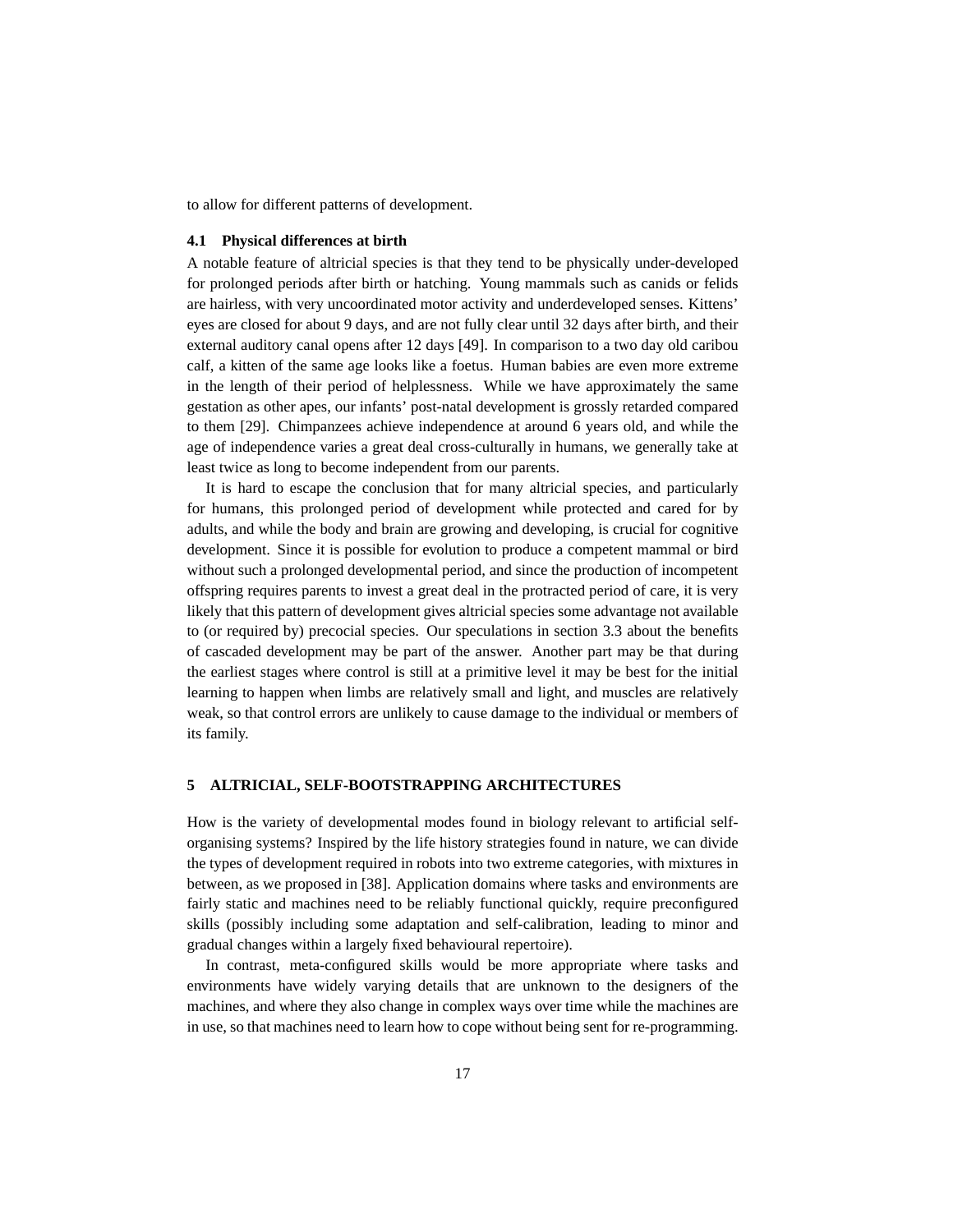Examples could include domestic robots to be deployed in a wide variety of cultures where there may be fast technological and cultural change. Another type of example might be a robot designed for underwater exploration or exploration on a new planet, where most of the details of the environment cannot be determined by the designers in advance, and where remote control by humans is impossible. Such robots would need fairly sophisticated default precocial (preconfigured competences) in addition to powerful and rapid learning mechanisms for generating and testing both theories about the environment and new altricial (meta-configured) competences appropriate to the environment, e.g. if a local life form is present whose members threaten to disrupt the operation of the robot it would be desirable to develop techniques for frightening them off without harming them.

In many such applications (e.g. domestic robots) the machines are likely to need an extended 'dependent' period, during which a human caretaker guides and supports development and the machine is not fully capable of its eventual range of 'adult' skills. Indeed, this period of dependency, active development, exploration and the resultant construction of new cognitive skills might be an important determinant of the eventual sophistication of the system, in the same way that enriching a rat's environment during development positively affects cognitive sophistication of the adult rat [48].

Interestingly, the effects of enrichment only seem to work if the rat is an active participant in the environment, not merely an observer of it [48], which is consistent with the hypothesis that such altricial development depends on the animal learning about the consequences of its own actions on the world. This would be the case if many such actions were specifically generated as part of the process of testing and debugging newly constructed competences and theories about the environment. Observing actions produced by others would be far less likely to produce information pertinent to the observer's current cognitive needs.

More precisely, if you have formed a hypothesis about why something worked or failed, then it is useful to be able to test the hypothesis by acting in the environment. If you cannot do that, you have to wait until a suitable test is provided the actions of others, or some other environmental effect – like a theoretical scientist who has no influence over experimental scientists, and can merely read their publications. This has two disadvantages: first it may require an arbitrarily long wait, and second it requires memory mechanisms that can relate all new observations to stored hypotheses awaiting tests. In contrast, being able to include testing of hypotheses during exploration and play while developing hypotheses has obvious advantages. This close coupling of autonomous actions to the construction of rich cognitive structures which are adapted to complex features of the environment may be very important both for species that develop metaconfigured competences, and for some future AI systems.

Architectures, mechanisms, forms of representation and types of learning may differ sharply between the precocial and altricial extremes. Moreover the end results of altricial learning by the same initial architecture may differ widely in different environments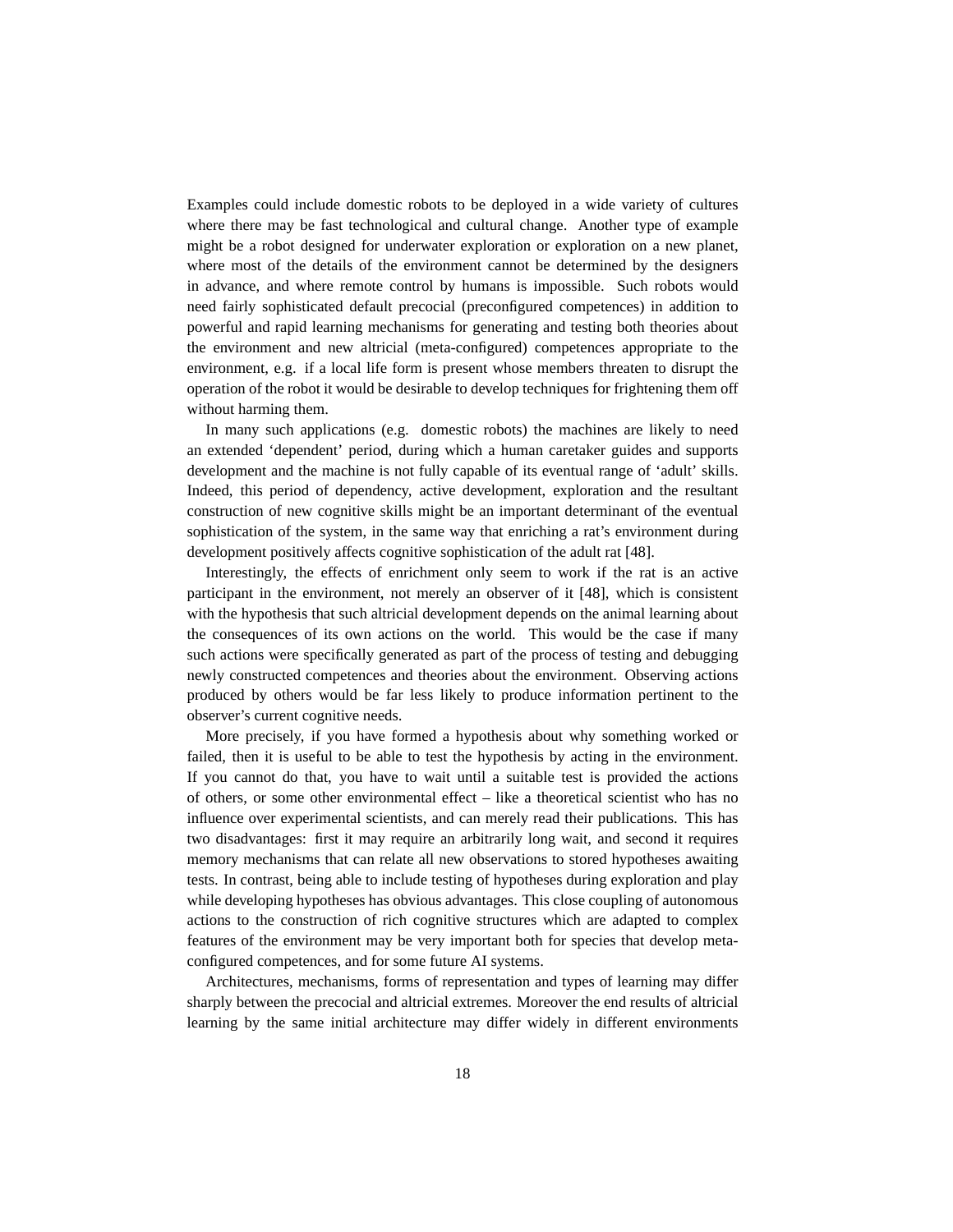(discussed further in Section 6). Note that neither extreme involves an organism that is a 'blank slate', and which learns by incremental reinforcement learning only. Such a system would be unlikely to be able to produce systems even of comparable complexity to a day-old chick or a flying insect as it emerges from its pupa. As McCarthy wrote in [27] 'Evolution solved a different problem than that of starting a baby with no *a priori* assumptions.'

We noted previously that even altricial biological species such as humans have a *mixture* of preconfigured (precocial) and meta-configured competences. Robots may also need a mixture, for example where some features of the environment are predictable and therefore need not be learnt by the individual, or where there is no carer to provide support for a helpless learner in the initial stages. In cases like the underwater explorer and interplanetary robot, where humans are not available to provide initial care, the innate competences will have to play the role of a surrogate parent, and designing them may require designers to pre-program some coarse-grained knowledge of the features of the remote environment, even if many details are left to the robot to discover.

#### **6 ONTOLOGIES FOR USE IN ALTRICIAL ARCHITECTURES**

We have conjectured that some meta-configured competences arise because certain innate bootstrapping mechanisms, spontaneously discover discrete, re-usable and (recursively) recombinable chunks of information, using, for example, successively higher level 'macro operators' as described in section 3.3. We now consider the content of those operators in more detail, specifically the ontologies they use.

We wish to challenge two assumptions that have recently become commonplace among certain sorts of AI researchers, neuropsychologists and philosophers, namely (a) that all concepts acquired by an organism are derived from experience of instances (as claimed in the centuries old philosophical theory of *concept empiricism*, recently renamed 'symbol-grounding' theory) and (b) that all knowledge expresses observed correlations between instances of such concepts, often referred to as 'sensorimotor contingencies', and expressed in terms of continuously varying dynamical systems. An example of such a theory, in [23]) was given in Section 2.

What is rarely noticed is that this implies that all knowledge is about patterns and relationships between patterns, of processes that occur *within the body of the animal or robot*. Thus it is commonly assumed (at least implicitly) that all learning is about 'somatic' sensorimotor contingencies (concerned with relations between states, events and processes in sensors and motor controllers within an animal or machine). We wish to contrast that with learning about 'exosomatic' objective condition-consequence contingencies (concerned with relations between states, events and processes in the environment). The latter requires the learner to use an ontology referring to things and processes in the environment whose existence is independent of whether and how they are perceived or produced.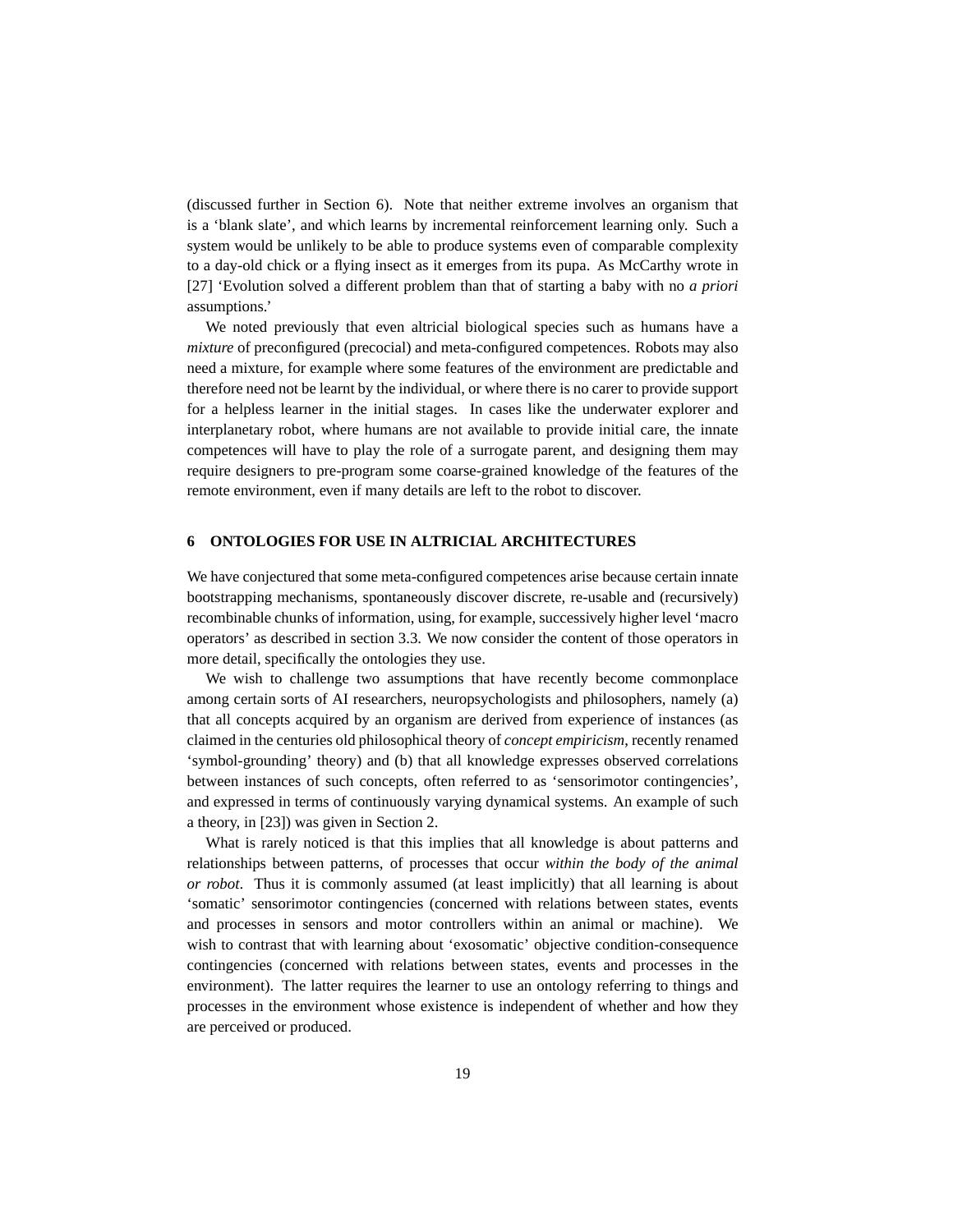The last kind of learning is important for the sorts of altricial species we are considering, because it allows chunks of knowledge acquired in the context of particular percepts or action to be re-used in different context. For example, young human infants reach to grasp an object with their mouths if their hands are not available [29], and once they have discovered that they can pull a toy resting on a blanket towards them by pulling the blanket, they can transfer the same action to perceptually very different, but functionally similar materials (such as a sheet of paper). In other words, what is learnt is something *objective* about the world (namely, that objects can be grasped by inserting them between two surfaces and then bringing the surfaces together, or that flexible materials can be scrunched and pulled). If this information is not tied closely to particular sensory and motor signals (within the body) but uses an *exosomatic* ontology referring to objects and relationships in the environment, then generalisations learnt about those objects and relationships can be applied to new contexts, where the perceptual and motor details are very different. (If this is correct, so-called 'mirror neurons' should probably have been described as 'abstraction neurons'.)

Second, we conjecture that genetically-programmed mechanisms might determine which kinds of actions and percepts the animal learns, but also that this learning — rather than being driven by direct reward and punishment — might instead be driven by an exploratory drive, where a notion of 'interestingness' determines which actions, effects and percepts are explored and stored as new units of knowledge, and the environment contributes substantial information. More specifically, altricial learning may be based on genetically determined mechanisms with:

- implicit meta-level knowledge\* about kinds of information chunks that might be learnt, including
	- perceptual chunks (using concepts of space and time)
	- action chunks (using a concept of causation)
- implicit meta-level knowledge about kinds of associations that might be perceived, and knowledge about how to investigate which are causal and which spurious
- mechanisms for combining old chunks into more complex wholes (e.g. complex goals, or action sequences)
- mechanisms for discovering new complex wholes that occur in the environment, including
	- enduring structured objects that have persistent features, parts and patterns of behaviour,
	- processes extended in time in which objects endure even when not perceived
	- more and more complex actions produced and controlled by the individual

<sup>?</sup> Our use of the word 'knowledge' here does not carry philosophical implications of 'justified true belief', since we are simply referring to information acquired through evolution and learning and then later used.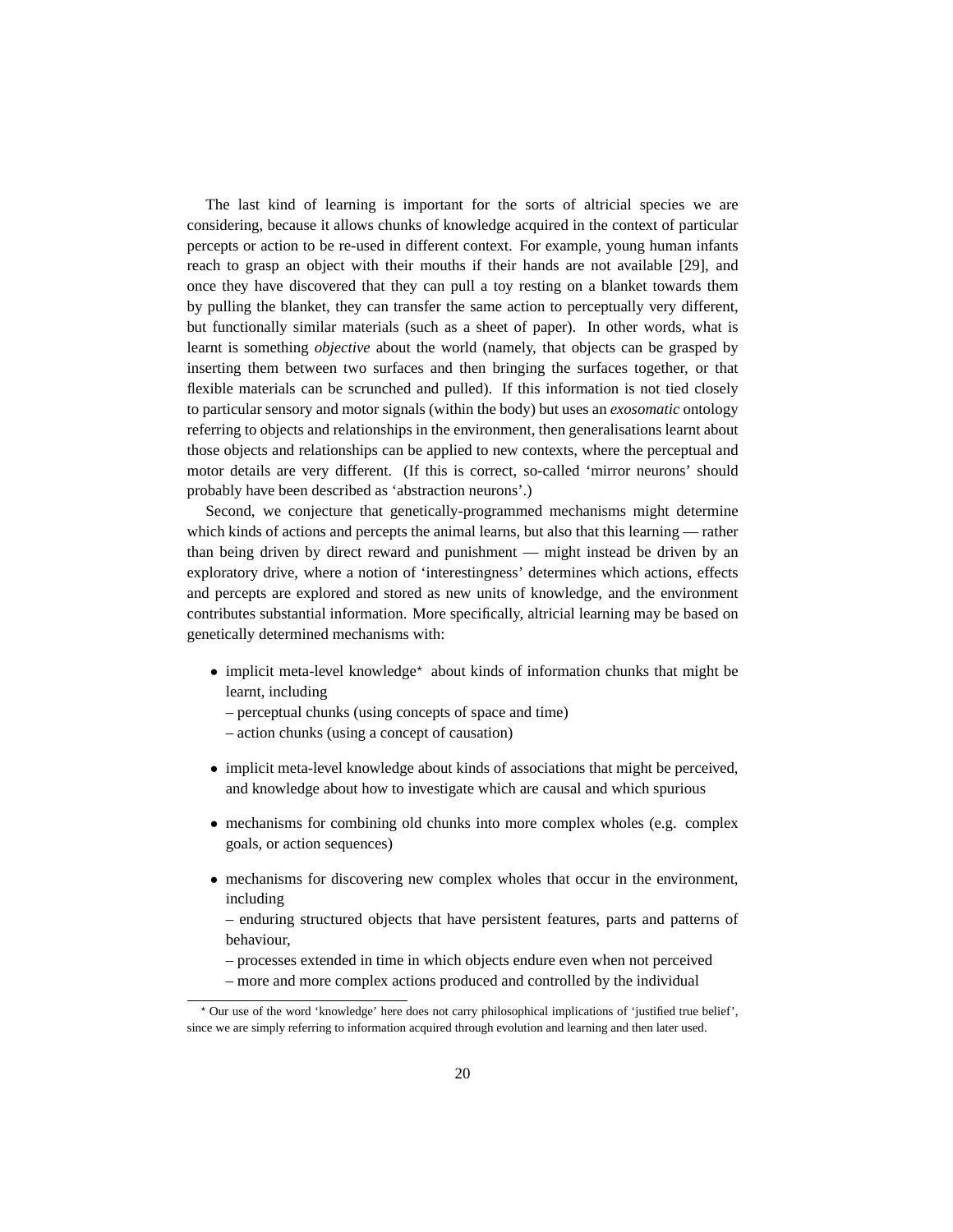- mechanisms for creating and manipulating hypothetical structures which might describe unobserved portions of reality or possible future complex actions
- mechanisms for deriving consequences from complex information structures and for comparing and selecting between complex structures with different consequences
- mechanisms (in a small subset of species) for discovering useful types of information about mental phenomena, in oneself and in others.

The history of science, including the development of theoretical concepts like 'electromagnetic radiation', 'neutrino', 'valency', 'gene' shows that besides the ability to extend an ontology by defining new concepts as useful abbreviations for combinations of previously understood concepts, humans also have the capacity of *substantive ontology extension*. We suggest that this is not only true of scientists, but also of young children discovering what sort of environment they have been born into. But how that is done, and how the potentially astronomical search for *useful* conceptual extensions is controlled remains unsolved. It may be partially constrained by the requirement to develop coherent causal explanations. In [38] we suggested, on the basis of recent philosophy of science, that some concepts referring to unobservables are largely defined by their role in a theory along with some links (sometimes called 'meaning postulates', following [6]) between the theory and observation and experiment. We called that idea 'symbol attachment', but now prefer 'symbol tethering'.

As illustrated in [39] and in the work of Gopnik, [15] and Rochat [29] there seem to be many hundreds of small experiments a young child spontaneously conducts during the first few years of life, as a result of which a wide variety of competences are acquired that are to some extent independent, but can be combined in various ways, like using the initial part of an action acquired for the purpose of transferring food to one's mouth and combining it with another sort of action to transfer the food to a roughly horizontal surface. This seems to require mechanisms that spontaneously generate goals that have nothing to do with biological needs such as food, comfort, warmth, avoiding injury, but instead serve the processes of cognitive development, especially when the goals are not achieved, predictions fail, and current concepts and theories about the environment have to be debugged. Eventually such a child creates appropriate concepts and theories using those concepts, regarding the relationships that prevent or enable the occurrence of various processes.

Our suggestion is that this growing web of concepts and theories refers to entities, relationships and processes in an *external* environment not to patterns in sensor and motor signals. This requires far more sophisticated and varied forms of representation than can be found in control theory where everything is expressed in terms of vectors of numerical values and something like differential equations relating the changes of values of those variables and their derivatives. A video of an 11 month old baby playing with a spoon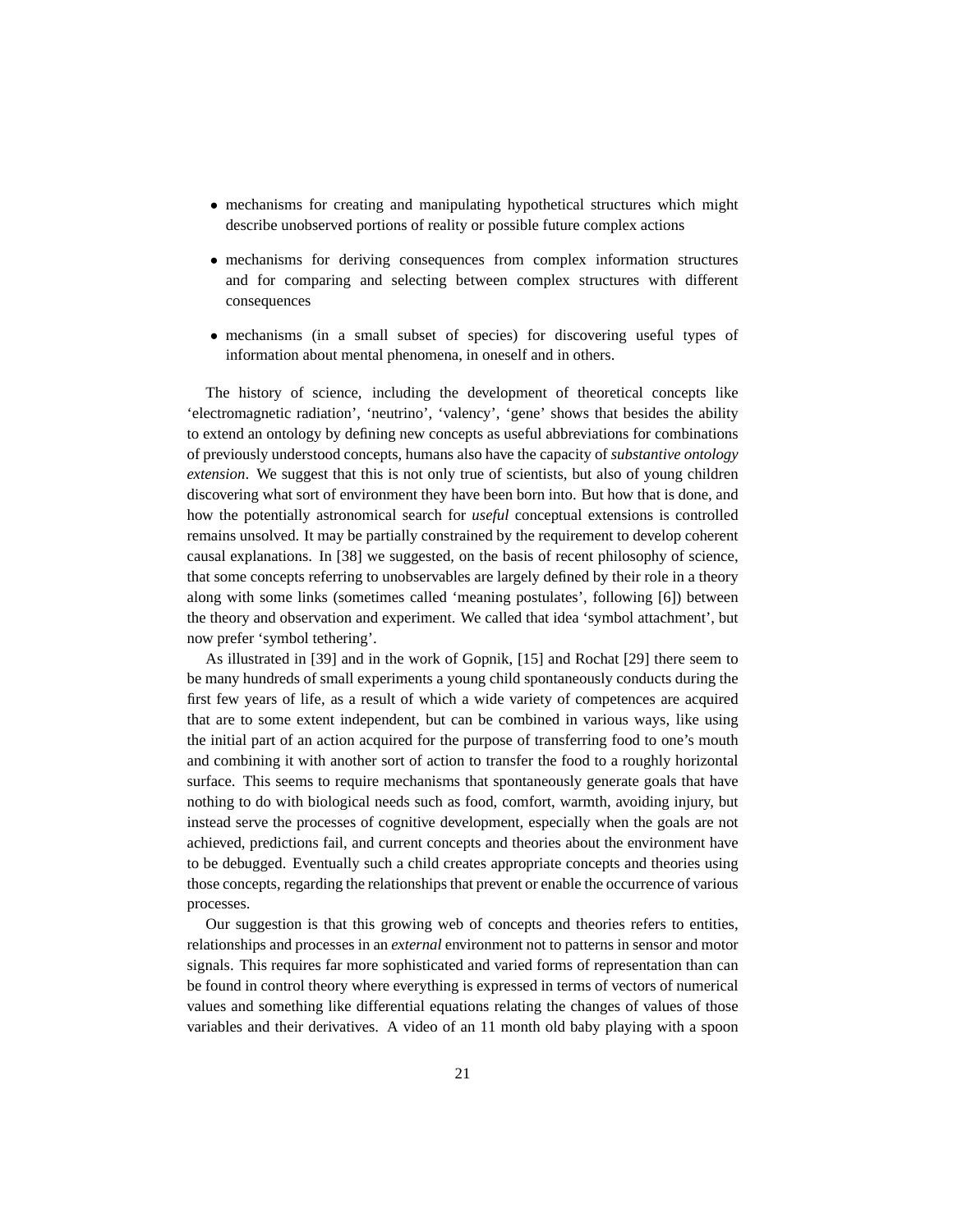and a tub of yogurt is available at http://www.cs.bham.ac.uk/˜axs/fig/yog.mpg. The child seems to attempt to transfer yogurt to his leg, and later to the carpet, but fails to understand the role of the bowl in preventing the transfer if the spoon is not inverted. In order to represent the role of the bowl as both supporting transfer of yogurt to the mouth and preventing transfer of yogurt to a leg or a carpet, an ontology is needed in which there are relationships between three dimensional surfaces and volumes, that depend on kinds of material that are rigid and impervious. Further discussion of these points can be found in [35], [36], [37], and [39].

#### **6.1 Pre-linguistic development**

The kinds of exploration and forms of learning discussed here do not depend on the use of an external human language, for they occur in pre-linguistic children and to some extent in animals that never learn to talk. So although the mechanisms require some form of syntax for expressing goals, hypotheses, plans and predictions, that formalism probably evolved before human language, as argued in [32]. Variants of such metaconfigured competences might have evolved later, tailored to communication, supporting the development of external languages with combinatorial syntax and semantics.

Moreover, in humans, and perhaps some other species, meta-configured capabilities that were originally *outwardly* directed (e.g. perceiving and acting on external objects and processes) might, after suitable architectural extensions, also be *inwardly* directed, allowing individuals to develop more and more complex chunks of information not only about the environment, but also about their own internal processes of perception, reasoning, learning, problem solving, motivation, choosing, etc. Some of the benefits for a robot of formalisms and architectures allowing self-understanding are discussed by McCarthy in [25].

Ontologies used for such internal 'meta-management' could also be used in mechanisms for perceiving, reasoning about and behaving towards others (e.g. conspecifics, prey and predators). Both the inward-directed and outward-directed cases require *meta-semantic* competence: the ability to represent and reason about entities which themselves process information. Animals and machines with such mechanisms can, for example, try to produce, change or prevent beliefs, plans or desires in others.

In humans, growth of the architecture seems to be multi-faceted, involving acquisition of many new sub-ontologies, new forms of representation, new collections of skills required for particular domains, e.g. learning a new language, learning to read music and play an instrument, learning programming, learning academic disciplines, learning athletic or dancing skills, learning mathematics, or quantum physics. Later growth enriches the architecture by growing new links between such domains – including using some as 'metaphors' for others.

As explained in section 3.2, searching for a combination of large units that solves a complex problem may be very much faster than if the search either had to use more primitive units or had to use gradual modification of existing units. Of course, if the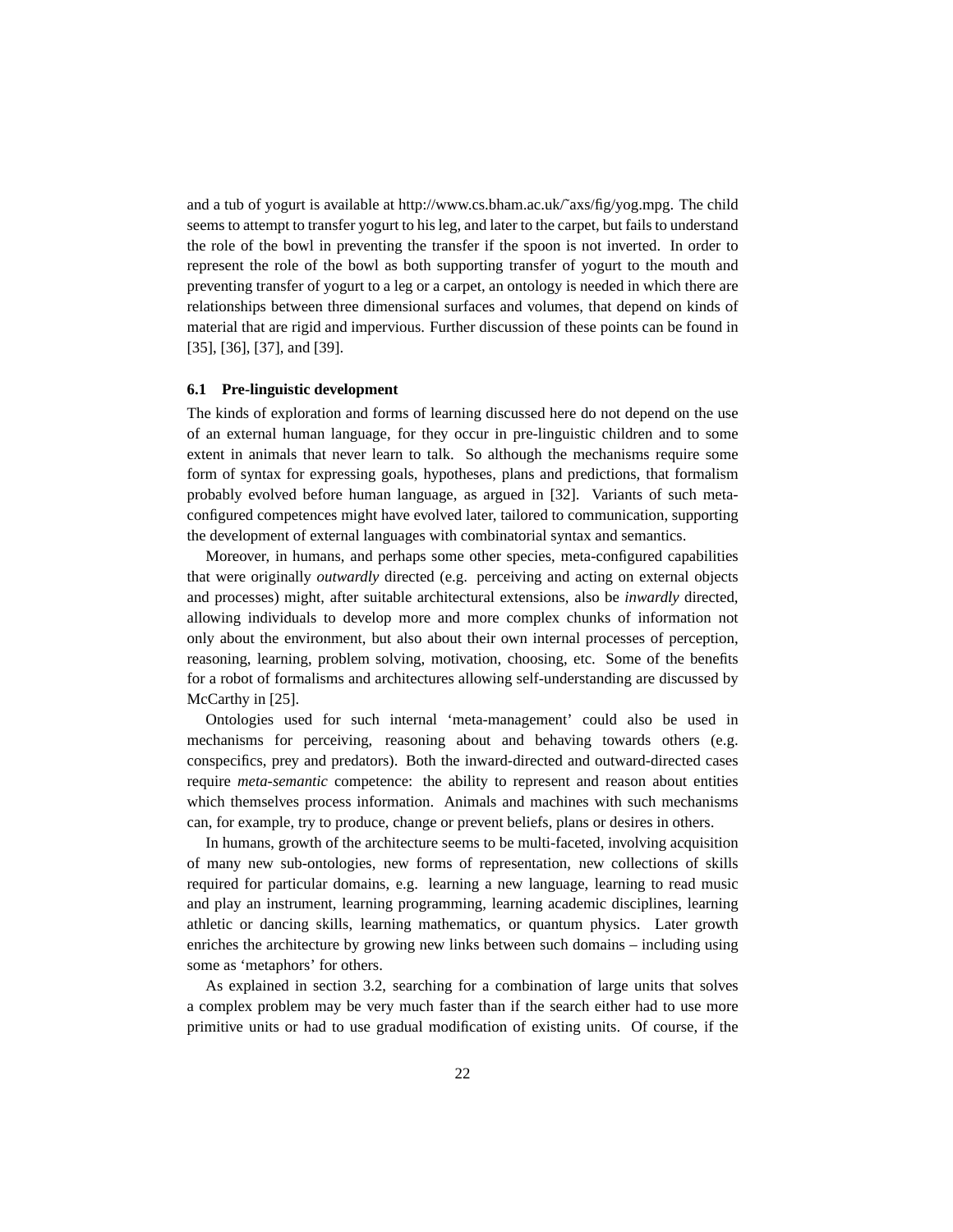animal is restricted to searching in a space of combinations of large chunks, that may prevent solutions being found to some problems. So it is also useful to have clues that some searching in a lower-level space is needed (like designers of computing systems sometimes having to invent new programming languages, or new types of computer hardware). This is one of the ways in which an individual can learn that a lower level ontology included richness that has not yet been exploited.

# **7 EVIDENCE FOR META-CONFIGURED COMPETENCES AND ARCHITECTURES**

How can we provide evidence for and examine the kinds of re-usable, re-combinable ontologies described above? Adult human behaviour is so rich, flexible and quickly adaptable to complex and novel features of the environment that it is hardly credible to attribute it to learning of somatic patterns in sensor and motor signals alone. Furthermore, because humans have language, introspection and self-reports about cognitive processes can provide some information, even though they can sometimes be misleading. But how can we investigate architectures in pre-verbal humans and non-verbal animals? Superficially, learning of somatic sensorimotor contingencies and the kinds of cognitive altricial architectures we are discussing here can both result in complex patterns of behaviour, so determining which behaviours result from which kind of learning process is difficult. One approach is to examine the details of the behaviour under experimental manipulations to see how flexible the behaviour is, and in particular, whether the animal appears to be abstracting knowledge gained in one context to use in another [19].

Despite these difficulties, we do have some evidence from both pre-verbal humans and non-human animals. From very early in life, human infants seem to have certain expectations about the way that the world works, as reported by Spelke [44] and Rochat [29]. These expectations may help to guide and organise infants' learning and exploration of their environment and form re-usable chunks of knowledge about what happens when, for example, two moving objects make contact with one another.

In the physical domain, a tool-making New Caledonian crow (*Corvus moneduloides*) showed spontaneous, novel modification of a tool for a specific task [51], apparently applying a new manufacturing technique to an unfamiliar material. Chimpanzees seem to be able to use causal cues (such as the sound of food being shaken in a cup) to infer the location of food [5].

Furthermore, some animals seem capable of certain aspects of forward planning (implying that their actions are not solely controlled by the immediately available stimuli). Bonobos (*Pan paniscus*) and orangutans (*Pongo pygmaeus*) selected, saved and transported appropriate tools between rooms, and used them to obtain a goal up to 14 hours later [28], even when the apparatus was not visible when they were making their selection. Western scrub jays (*Aphelocoma californica*) remember which individual scrub jay was watching when they stored a food cache, and adjust their behaviour accordingly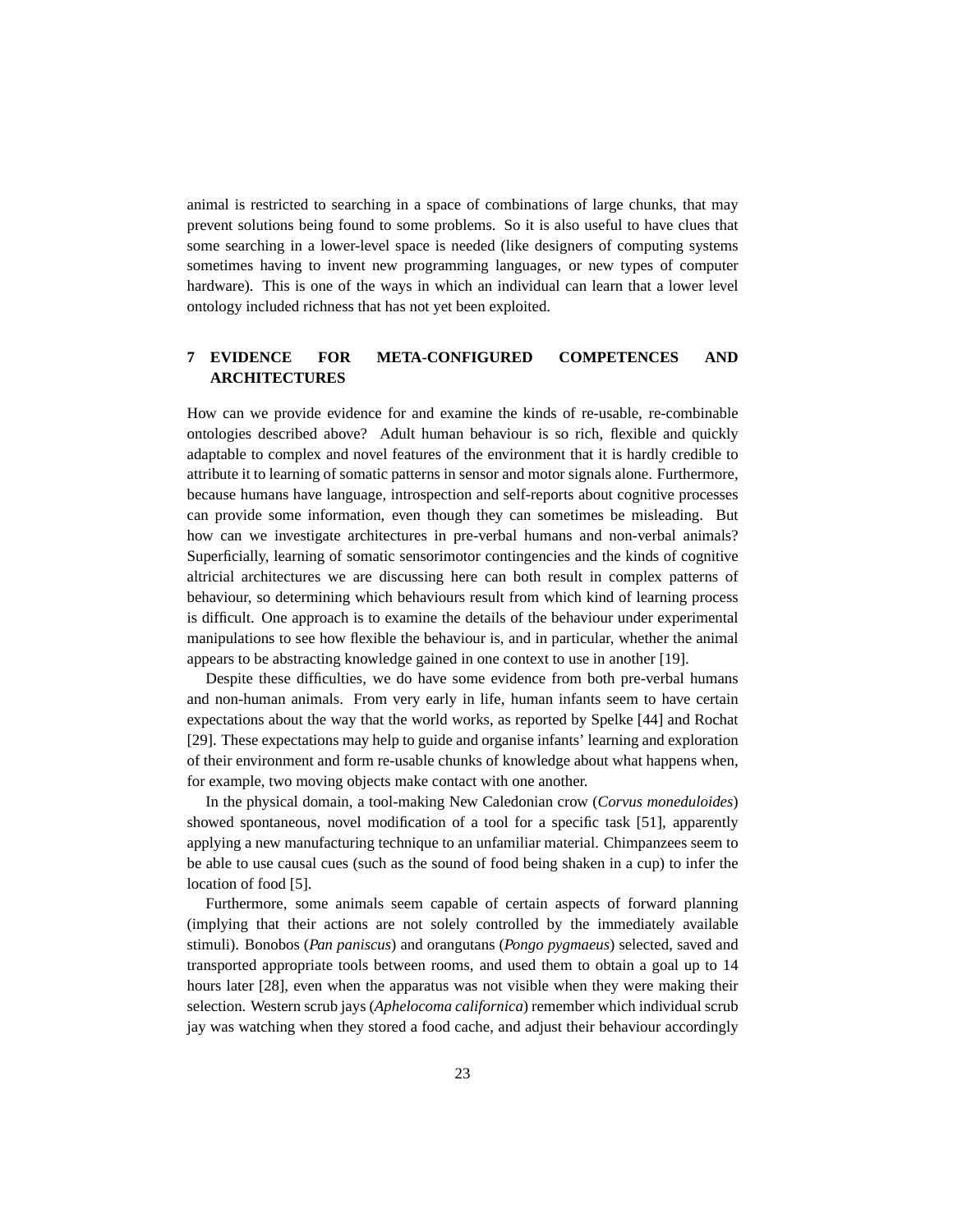when re-caching the food [9]. Thus, they act as if they are prospectively planning for the likelihood that their caches will be pilfered by another individual.

For most species, the appropriate experiments have not been carried out, so it is likely that more evidence of meta-configured architectures will be found in non-human animals as time goes on. Moreover, if we can produce working models of the sorts sketched here that will be evidence of feasibility, and will probably generate new predictions and questions that can be tested empirically.

## **8 SUMMARY SO FAR**

We can summarise the key ideas presented here as follows, many of which are, of course, old and familiar ideas. After starting with very simple self-replicating machines and biological evolutionary processes gradually added several different kinds of complexity, including the following (though not necessarily in exactly this order):

(1) making machines that, instead of replicating themselves directly, produce seeds or eggs that *grow* physical replicas partly under the control of a genome (represented chemically) and partly under the influence of the environment;

(2) producing more and more complex physical machines that use that method of reproduction, requiring increasingly complex resources such as food, water, shelter, mates, protection from predators — which in turn led to a need for increasingly complex control mechanisms;

(3) adding more and more complex systems for controlling behaviour of those machines, in the form of information-processing (virtual) machines implemented in a variety of physical mechanisms, including both chemical and neural mechanisms;

(4) finding ways of representing behaviour control systems in the genome so as to support evolution of behaviours through mechanisms of natural selection;

(5) allowing some of the behaviour control mechanisms to be determined by adaptive learning processes during the period of growth and development of the individual instead of being preconfigured in the genome;

(6) extending those control systems so that instead of being limited to on-line, dynamic, control of behaviour some of them were able to acquire, store and manipulate information for future use, including subsequently supporting prediction and planning several steps into the future, using discrete, structured forms of representation with compositional semantics;

(7) overcoming slowness of *general-purpose* learning mechanisms, through the operation of genetically determined meta-competences tailored to learning about particular *types* of environment and *types* of task, through action (including play and exploration), often requiring ontologies to be extended by introducing semantic extensions not definable in terms of previous semantic contents;

These ideas seem to be close to some aspects of Piaget's theories about a child's construction of reality, or at least the modified versions of Piaget's theories presented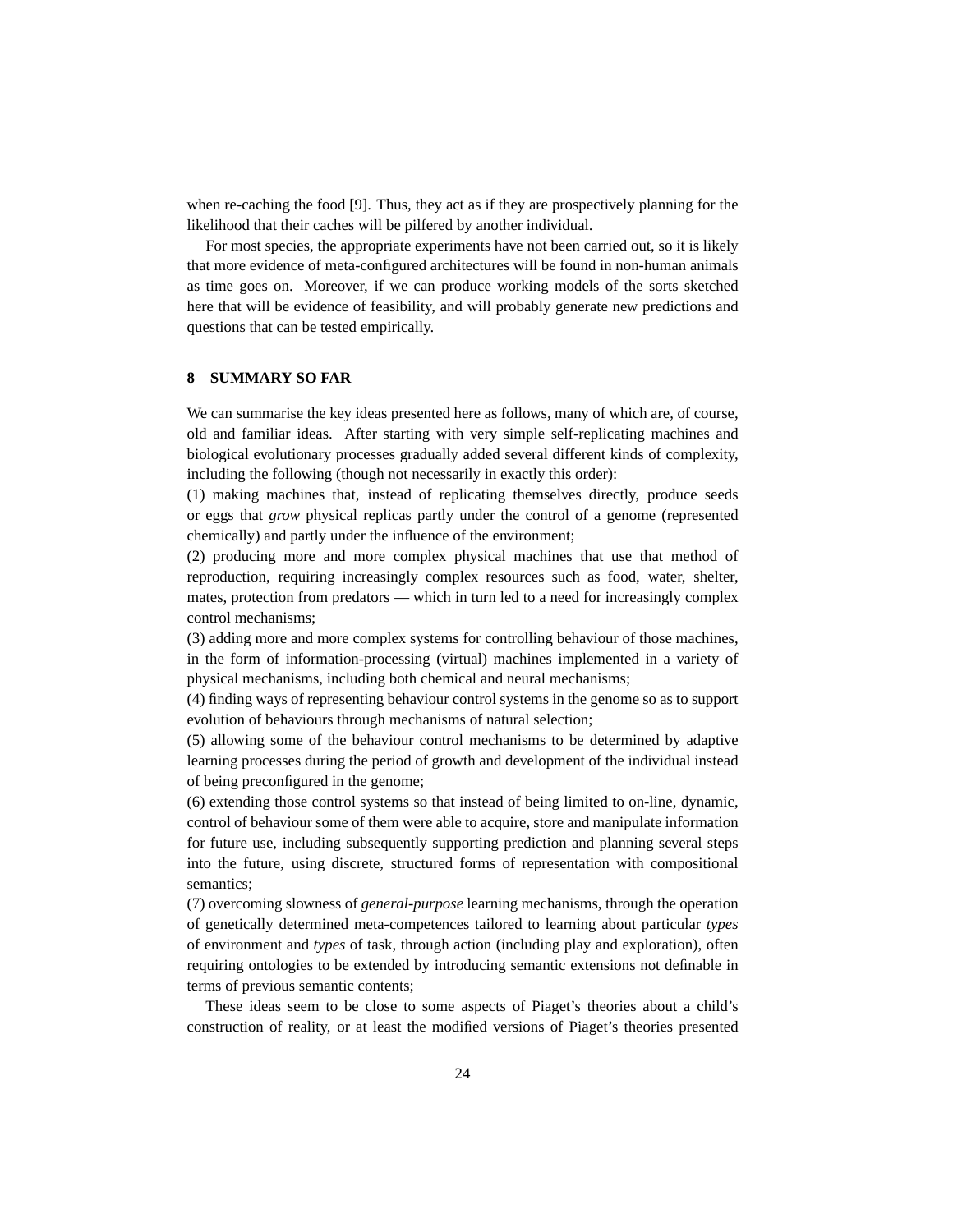by Rochat. Like Piaget we have assumed that what the child learns as it develops has a layered structure, and like Piaget we do not postulate a rigid sequence of development or rigid boundaries between the layers. Exactly which chunks of information, and which meta-configured competences a particular altricial individual learns will be influenced by many factors, including the physical actions possible for its body, the environment and its affordances, and the individual's history. These factors could produce different kinds of understanding and representation of space, time, motion, causality and social relations in different species, or in similar individuals in different environments.

Nevertheless we should not ignore the fact that humans born blind, or deaf, or with missing limbs, or with control deficiencies as in cerebral palsy, can develop a similar understanding of the environment and communicate in rich and deep ways by the time they are adults. So although our bodies are relevant to how we learn about the environment, and what we learn, the fact that we can develop an exosomatic ontology seems to allow human minds to become more and more independent of their bodies so that people with very different sensorimotor information end up talking and thinking about the same things.

#### **9 CONCLUSION**

We have attempted to provide evidence suggesting that by attending closely to the diversity of biological phenomena we can gain new insights into (a) how evolution happens, (b) what sorts of mechanisms, forms of representation, types of learning and development and types of architectures have evolved, (c) new ways to think about the relations between genetic and environmental influences on individual development (instead of regarding them as in competition we need to see how they cooperate), (d) how to explain ill-understood aspects of human and animal intelligence, and (3) new useful mechanisms for artificial systems. We have analysed some of the tradeoffs between alternative designs for organisms or machines, and identified a need for a kind of architecture that grows itself, using powerful symbolic mechanisms to achieve discontinuous learning, including development of an exosomatic ontology, referring to things in the environment, in contrast with mechanisms that learn only sensorimotor patterns and associations between them and adaptive mechanisms that make only continuous modifications within a fixed architecture.

The ideas presented here are not established in any detail: rather they define a research programme that will have to be evaluated mainly by its results in the long term (as described by Lakatos in [21]), which could include new contributions to theoretical biology, developmental psychology and the set of designs worth using in AI, including designs for human-like robots. Some of the new contributions to science will be new questions, some of which are already asked in this paper.

Whether computers as we know them can provide the infrastructure for the types of systems we have described, or whether new low-level information processing mechanisms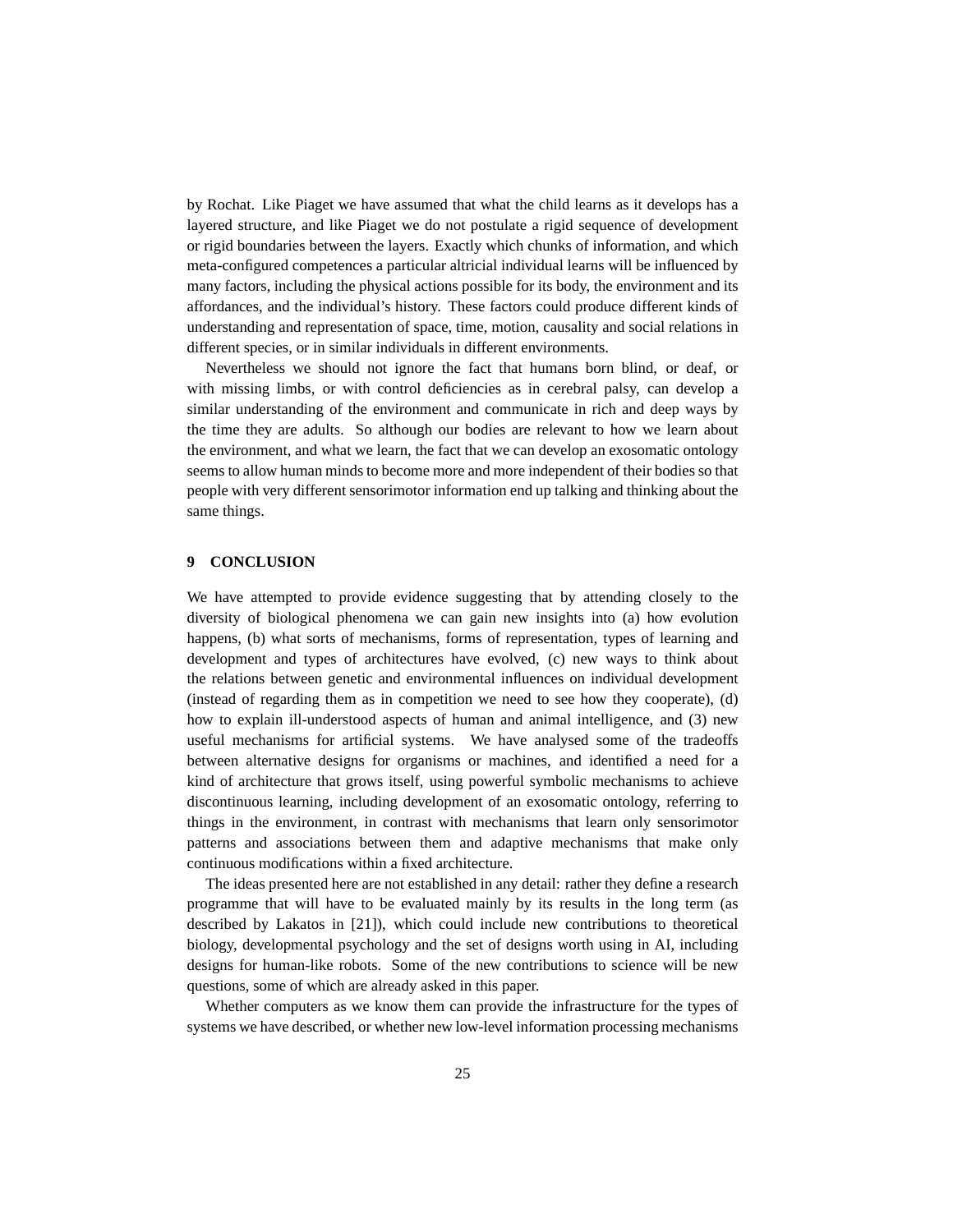are needed, remains to be seen. If new mechanisms are needed, advances in brain science will presumably provide clues as to their nature. One of the ways to answer the question is to start from detailed descriptions of collections of animal competences and patterns of development, use them to define precise requirements for integrated working systems, such as robots with perceptual and manipulative capabilities, going beyond the current generation of mobile robots that can do little more than move around, and see whether the techniques developed in different branches of AI, including both symbolic and neural mechanisms, can be combined in ways that will demonstrate the sorts of competences we have described. If that does not work, it could be simply because our designs need to be improved, or it could be because the available low-level mechanisms are inadequate. It is too early to predict the outcome.

#### **10 ACKNOWLEDGEMENTS**

This work was done in discussion with colleagues in the University of Birmingham working on the EU-funded CoSy robot project 2004-004250 (especially Jeremy Wyatt), and Chris Miall, who also helped with the layout for Figure 1. Our work is partly funded by the project.

#### **REFERENCES**

- [1] The Genetic Programming Notebook. Website with information about Genetic programming http://www.geneticprogramming.com/index.html.
- [2] Patrick Bateson and Gabriel Horn. (1994). Imprinting and recognition memory: A neural net model. *Animal Behaviour*, 48(3):695–715.
- [3] M. Berdoy, J. P. Webster, and D. W. Macdonald. (2000). Fatal Attraction in Rats Infected with Toxoplasma gondii. *Proceedings: Biological Sciences*, 267(1452):1591 – 1594.
- [4] Alain Berthoz. (2000). *The Brain's sense of movement*. Perspectives in Cognitive Science. Harvard University Press, London, UK.
- [5] Juliane Brauer, Juliane Kaminski, Julia Riedel, Josep Call, and Michael Tomasello. (2006). Making inferences about the location of hidden food: Social dog, causal ape. *Journal of Comparative Psychology*, 120(1):38–47.
- [6] R. Carnap. (1947). *Meaning and necessity: a study in semantics and modal logic*. Chicago University Press, Chicago.
- [7] L. Cosmides and J. Tooby. (1992). Cognitive adaptations for social exchange. In J. Barkow, L. Cosmides, and J. Tooby, editors, *The adapted mind*. Oxford University Press., New York.
- [8] J. E. Cushing Jr. (1944). The relation of non-heritable food habits to evolution. *Condor*, 46(6):265–271. Online at http://elibrary.unm.edu/sora/Condor/files/issues/v046n06/p0265-p0271.pdf.
- [9] Joanna M Dally, Nathan J Emery, and Nicola S Clayton. (10.1126/science.1126539). Food-caching western scrub-jays keep track of who was watching when. *Science*, 18 May 2006:1–4. Online at http://dx.doi.org/10.1126/science.1126539.
- [10] R Dawkins and J R Krebs. (1979). Arms races between and within species. *Proceedings of the Royal Society of London B*, 205:489–511.
- [11] Margaret Anne Defeyter and Tim P German. (2003). Acquiring an understanding of design: evidence from children's insight problem solving. *Cognition*, 89:133–155.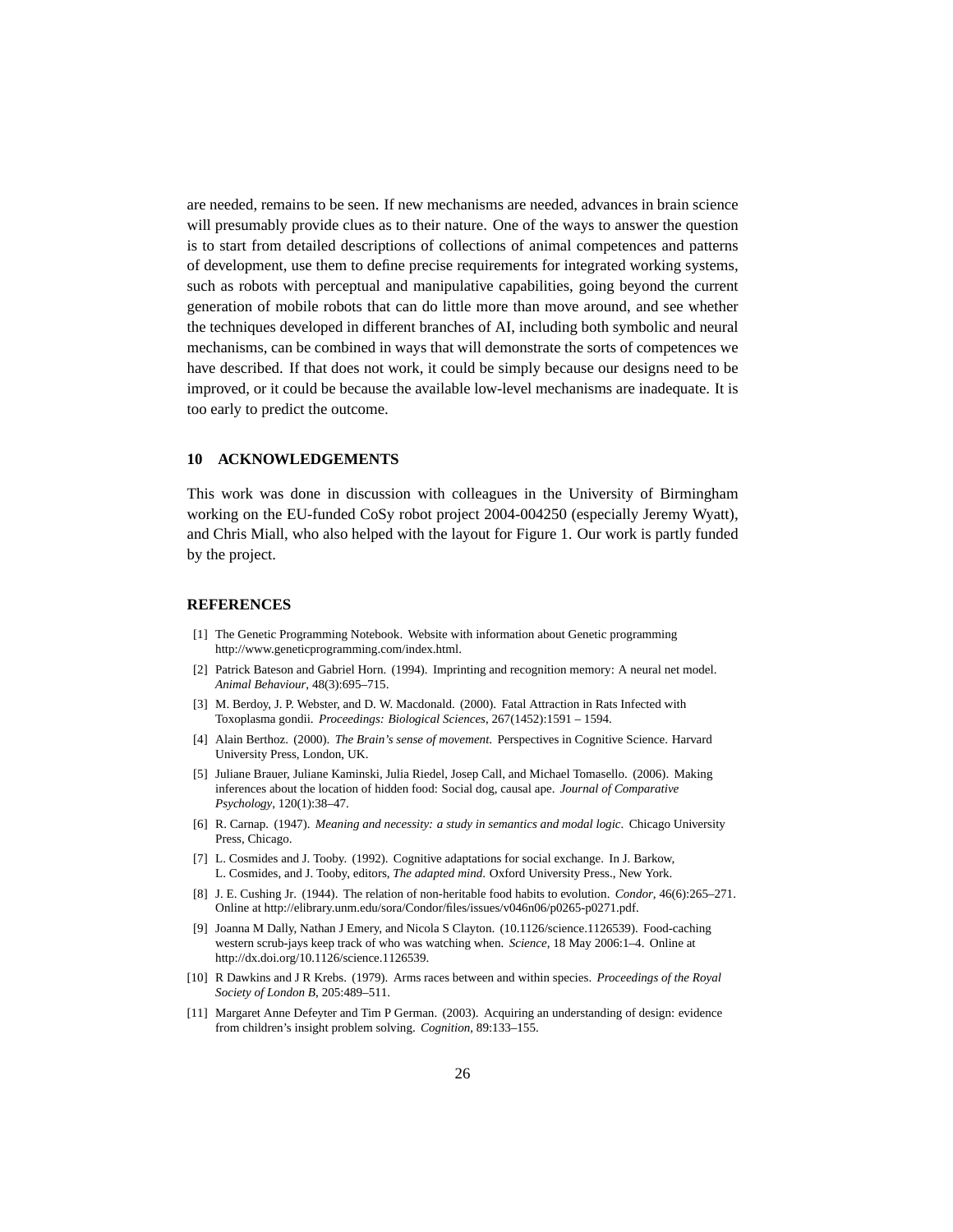- [12] D.C. Dennett. (1996). *Kinds of minds: towards an understanding of consciousness*. Weidenfeld and Nicholson, London.
- [13] S. E. Fahlman and C. Lebiere. (1990). The cascade-correlation learning architecture. In D. S. Touretzky, editor, *Advances in Neural Information Processing Systems*, volume 2, pages 524–532, Denver 1989. Morgan Kaufmann, San Mateo. Online at citeseer.ist.psu.edu/article/fahlman91cascadecorrelation.html.
- [14] J.J. Gibson. (1986). *The Ecological Approach to Visual Perception*. Lawrence Erlbaum Associates, Hillsdale, NJ. (originally published in 1979).
- [15] Alison Gopnik and Laura Schulz. (August 2004). Mechanisms of theory formation in young children. *TRENDS in Cognitive Sciences*, 8(8):371–377. Online at http://ihd.berkeley.edu/gopnik tics.pdf.
- [16] Richard J. Haler. (1990). EDITORIAL: The End of Intelligence Research. *Intelligence*, 14:371–374.
- [17] Masahiko Haruno, Daniel M. Wolpert, and Mitsuo Kawato. (2003). Hierarchical mosaic for movement generation. *Excepta Medica International Congress Series*, 1250:575–590.
- [18] M Hauser. (2001). *Wild Minds: What Animals Really Think*. Penguin, London, UK.
- [19] A Kacelnik, J Chappell, A A S Weir, and B Kenward. (2006). Cognitive adaptations for tool-related behaviour in New Caledonian crows. In E A Wasserman and T R Zentall, editors, *Comparative Cognition: Experimental Explorations of Animal Intelligence*, pages 515–528. Oxford University Press, Oxford.
- [20] I. Kant. (1781). *Critique of Pure Reason*. Macmillan, London. Translated (1929) by Norman Kemp Smith.
- [21] I. Lakatos. (1980). The methodology of scientific research programmes. In J. Worrall and G. Currie, editors, *Philosophical papers, volume I*. Cambridge University Press.
- [22] J Le Dividich, J A Rooke, and P Herpin. (2005). Nutritional and immunological importance of colostrum for the new-born pig. *The Journal of Agricultural Science*, 143:469–485.
- [23] M. Lungarella and O. Sporns. (October 2006). Mapping Information Flow in Sensorimotor Networks. *PLoS Computational Biology*, 2(10:e144):1301–1312. Online at http://dx.doi.org/10.1371
- [24] P. Marler. (1990). Innate learning preferences: Signals for communication. *Developmental Psychobiology*, 23(7):557–568. Online at http://dx.doi.org/10.1002/dev.420230703.
- [25] J. McCarthy. (1995). Making robots conscious of their mental states. In *AAAI Spring Symposium on Representing Mental States and Mechanisms*. Accessible via http://www-formal.stanford.edu/jmc/consciousness.html.
- [26] J McCarthy. (1996). From here to human-level intelligence. In *KR '96*.
- [27] J. McCarthy, (1996). The Well Designed Child. Discussion paper: http://www-formal.stanford.edu/jmc/child1.html.
- [28] Nicholas J Mulcahy and Josep Call. (2006). Apes save tools for future use. *Science*, 312:1038–1040. Online at http://dx.doi.org/10.1126/science.1125456.
- [29] Philippe Rochat. (2004). *The Infant's World*. The Developing Child. Harvard University Press.
- [30] O. G. Selfridge. (1993). The Gardens of Learning A Vision for AI. *AI Magazine in*, 14(2):36–48. Online at http://www.dcs.fmph.uniba.sk/ hegedus/su/AIMag14-02-005.pdf.
- [31] N. Shefferly and K. Joly. (2000). Rangifer tarandus (On-line). In *Animal Diversity Web*. University of Michigan. Accessed July 26, 2006 at http://animaldiversity.ummz.umich.edu/site/accounts/information/Rangifer tarandus.html.
- [32] A. Sloman. (1979). The primacy of non-communicative language. In M. MacCafferty and K. Gray, editors, *The analysis of Meaning: Informatics 5 Proceedings ASLIB/BCS Conference, Oxford, March 1979*, pages 1–15, London. Aslib. http://www.cs.bham.ac.uk/research/cogaff/.
- [33] A. Sloman. (2001). Beyond shallow models of emotion. *Cognitive Processing: International Quarterly of Cognitive Science*, 2(1):177–198.